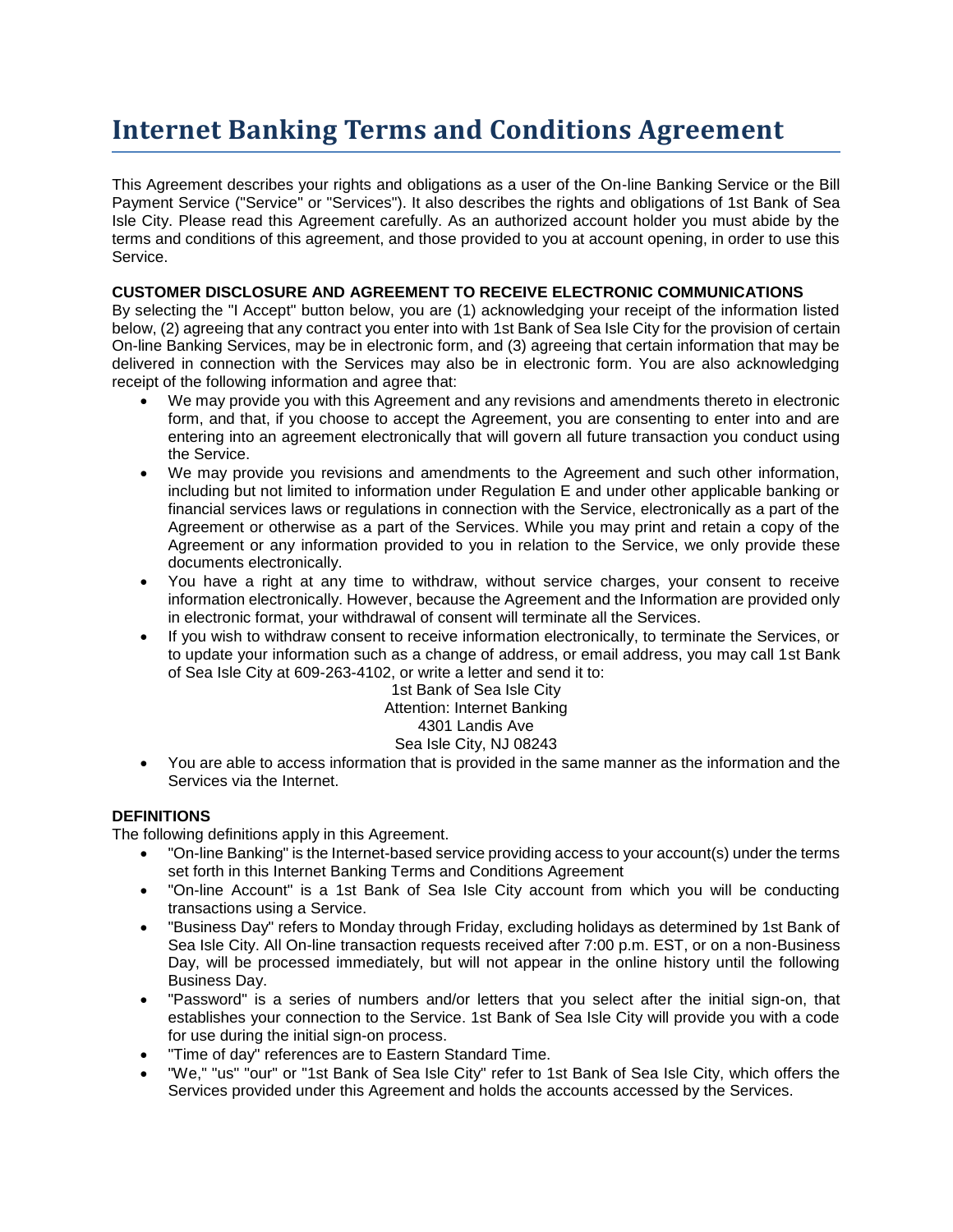- "ACH Network" means the funds transfer system, governed by the NACHA Rules that provides funds transfer services to participating financial institutions.
- "Affiliates" are companies related by common ownership or control.
- "Eligible Transaction Account" is a transaction account from which your payments will be debited, your Service fees, if any, will be automatically debited, or to which payments and credits to you will be credited, that is eligible for the Service. Depending on the Service, an Eligible Transaction Account may include a checking, money market or other direct deposit account, credit card account, or debit card account, including any required routing information.
- "Payment Instruction" is the information provided for a payment to be made under the applicable Service, which may be further defined and described below in connection with a specific Service.
- "Payment Network" means a debit or credit network (such as the ACH Network or ACCEL / Exchange payment network) through which funds may be transferred.
- "Service Provider" means companies that we have engaged (and their Affiliates) to render some or all of the Service to you on our behalf.
- $\bullet$

# **ACCESS TO SERVICES**

1st Bank of Sea Isle City will provide on-line instructions describing how to use the On-line Banking Service or Bill Payment Service. To gain access to this Service you will need your Access ID and your Password.

# **HOURS OF OPERATION**

The Services are generally available 24 hours-a-day, 7 days a week, except during special maintenance and upgrade periods, which routinely are scheduled between 12:00 a.m. and 5:00 a.m. Monday mornings.

# **USE OF YOUR SECURITY PASSWORD**

The safety of our customers' accounts and account information is of paramount importance to 1st Bank of Sea Isle City. We go through great lengths to protect confidentiality and the security of your account, and urge you to do the same. You agree not to allow anyone to gain access to the Services or to let anyone know your Password used with the Services. You agree to assume responsibility for all transactions initiated through the Services with your 1st Bank of Sea Isle City User-ID, up to the limits allowed by applicable law. While 1st Bank of Sea Isle City continues to provide our customers with the level of on-line security we believe necessary and appropriate, customers who share their User-IDs and Passwords are giving up the full benefit of our security measures and legal protections to which they may be entitled. No 1st Bank of Sea Isle City representative will ever call and ask for your Access ID or User Password.

## **IF YOUR PASSWORD HAS BEEN LOST OR STOLEN**

If your Password has been lost or stolen, call 1st Bank of Sea Isle City immediately at 609-263-4102, between 8:30AM AND 5:00PM Monday-Thursday and 8:30AM-6:00PM Friday. Telephoning 1st Bank of Sea Isle City is the best way of minimizing your losses. You may also restore the security of your Service by immediately changing your Password. If you believe your Password has been lost or stolen and you notify us within two Business Days after you learn of the loss or theft, you can lose no more than \$50.00 if someone uses your Password to conduct unauthorized electronic funds transfers without your permission. If you do NOT notify us within two Business Days after you learn of the loss or theft of your Password, and we can prove we could have stopped someone from using your Password to conduct unauthorized electronic funds transfers without your permission if you had told us, you could lose as much as \$500.00.

#### **BANKING TRANSACTIONS WITH ON-LINE BANKING**

In addition to viewing account information, you may use On-line Banking to conduct the following transactions:

- Transfer funds among your linked checking, savings, money market, loan and line of credit accounts.
- NOTE: Because regulations require 1st Bank of Sea Isle City to limit pre-authorized transfers (including On-line Banking transfers), the following limitations apply:
- Statement Savings Account-- You can make no more than six (6) transfers per statement period by preauthorized or automatic transfer, or by telephone or On-line Banking.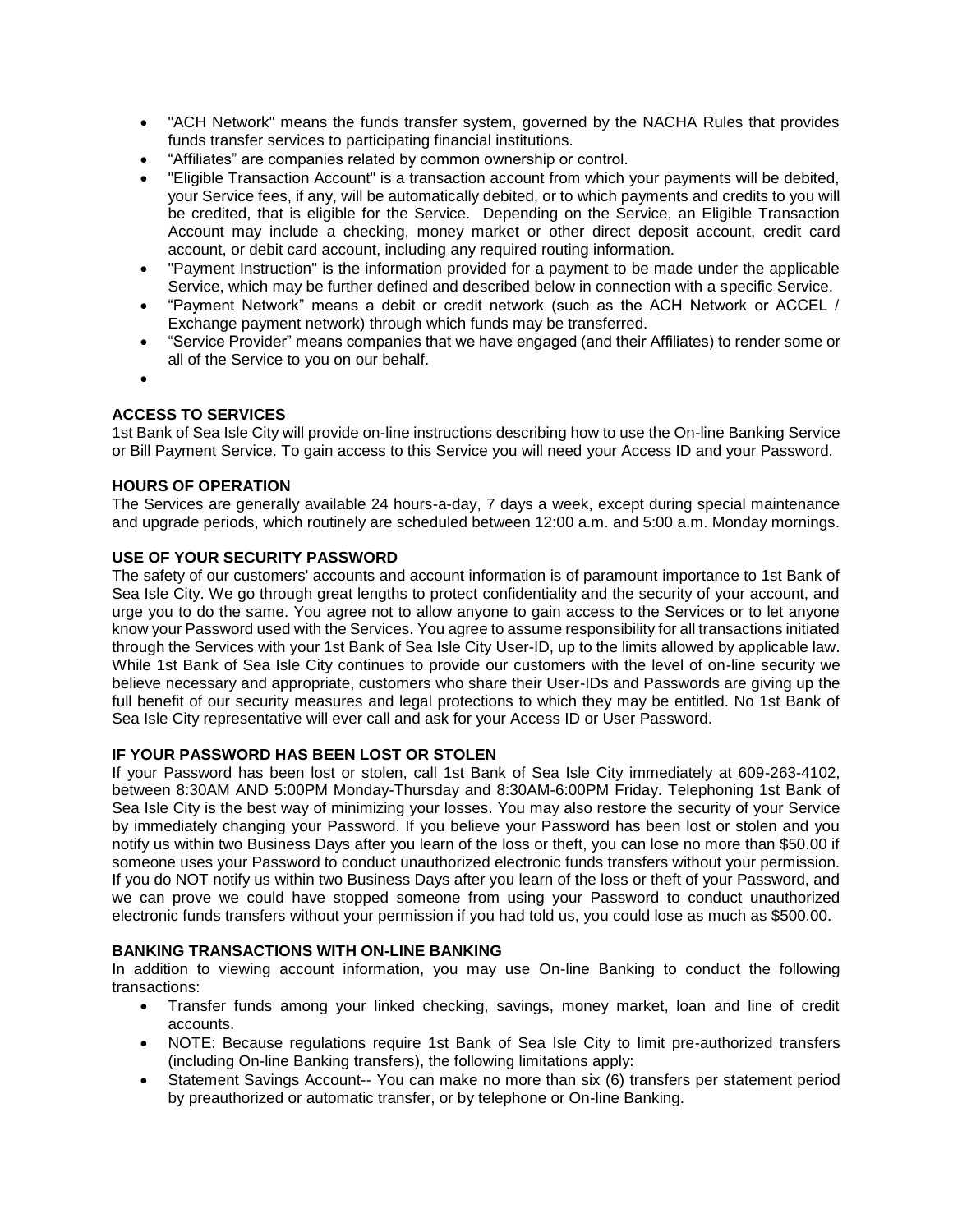- Money Market Savings Account-- You can make no more than six (6) transfers per statement period by pre-authorized or automatic transfer or by telephone or On-line Banking
- Initiate bill payments under separate Bill Payment terms and conditions.
- Initiate account-to-account transfers under Addendum I to this agreement;

New services may be introduced for On-line Banking from time to time. 1st Bank of Sea Isle City will notify you of the existence of these new services. By using these services when they become available, you agree to be bound by the rules that will be made available to you concerning these services.

## **Alerts.**

Your enrollment in 1<sup>st</sup> Bank of Sea Isle City Online Banking and/or Mobile Banking (the "Service") includes enrollment to receive transaction alerts and notifications ("Alerts"). Alerts are electronic notices from us that contain transactional information about your 1<sup>st</sup> Bank of Sea Isle City account(s). Alerts are provided within the following categories:

- Mandatory Alerts provide you with important account notifications, such as information about changes to your Online Banking password, PIN, or login information. You do not have the option to suppress these Mandatory Alerts.
- Account Alerts provide you with notification of important account activities or when certain changes are made to your Service accounts, such as scheduled payments made, scheduled payments cancelled and mobile deposits. These Alerts are automatically activated for you. Although you may suppress these Account Alerts, we strongly recommend that you do not do so because they provide important information related to your Service accounts.
- Additional Alerts must be activated by you to be enabled. These Additional Alerts can be accessed from the Manage Alerts menu within 1<sup>st</sup> Bank of Sea Isle City Online Banking and Manage Alerts menu within 1st Bank of Sea Isle City Mobile Banking.

Account Alerts and Additional Alerts must be managed and/or added online through the Service. You cannot maintain all Alerts though your mobile device. We may add new Alerts from time to time, or cancel old Alerts. We usually notify you when we cancel Alerts, but are not obligated to do so. 1<sup>st</sup> Bank of Sea Isle City reserves the right to terminate its Alerts service at any time without prior notice to you.

Methods of Delivery: We may provide Alerts through one or more channels ("EndPoints"): (a) a mobile device, by text message, (b) a mobile device, by push notification; (c) an email account, by an e-mail message; or (d) your 1<sup>st</sup> Bank of Sea Isle City Online Banking message in-box, by an e-mail message. You agree to receive Alerts through these EndPoints, and it is your responsibility to determine that each of the service providers for the EndPoints described in (a) through (c) above supports the email, push notification, and text message Alerts provided through the Alerts service. Please be advised that text or data charges or rates may be imposed by your EndPoint service provider. Alert frequency varies by account and preferences. You agree to provide us a valid mobile phone number or email address so that we may send you Alerts. If your email address or your mobile device's number changes, you are responsible for informing us of that change. Your Alerts will be updated to reflect the changes that you communicate to us with regard to your primary and secondary email addresses or mobile device number.

Alerts via Text Message: To stop Alerts via text message, text "STOP" to 48179 at any time. Alerts sent to your primary email address will be unaffected by this action. To restore Alerts on your mobile phone, just visit the Alerts tab in 1st Bank of Sea Isle City Online Banking and click the box next to your mobile number for the Alerts you'd like to receive again. For help with SMS text alerts, text "HELP" to 48179. In case of questions please contact customer service at 609-263-4102. Our participating carriers include (but are not limited to) AT&T, SprintPCS, T-Mobile®, U.S. Cellular®, Verizon Wireless, MetroPCS.

Limitations: 1<sup>st</sup> Bank of Sea Isle City provides Alerts as a convenience to you for information purposes only. An Alert does not constitute a bank record for the deposit or credit account to which it pertains. We strive to provide Alerts in a timely manner with accurate information. However, you acknowledge and agree that your receipt of any Alerts may be delayed or prevented by factor(s) affecting your mobile phone service provider, internet service provider(s) and other factors outside 1<sup>st</sup> Bank of Sea Isle City's control. We neither guarantee the delivery nor the accuracy of the contents of each Alert. You agree to not hold 1<sup>st</sup> Bank of Sea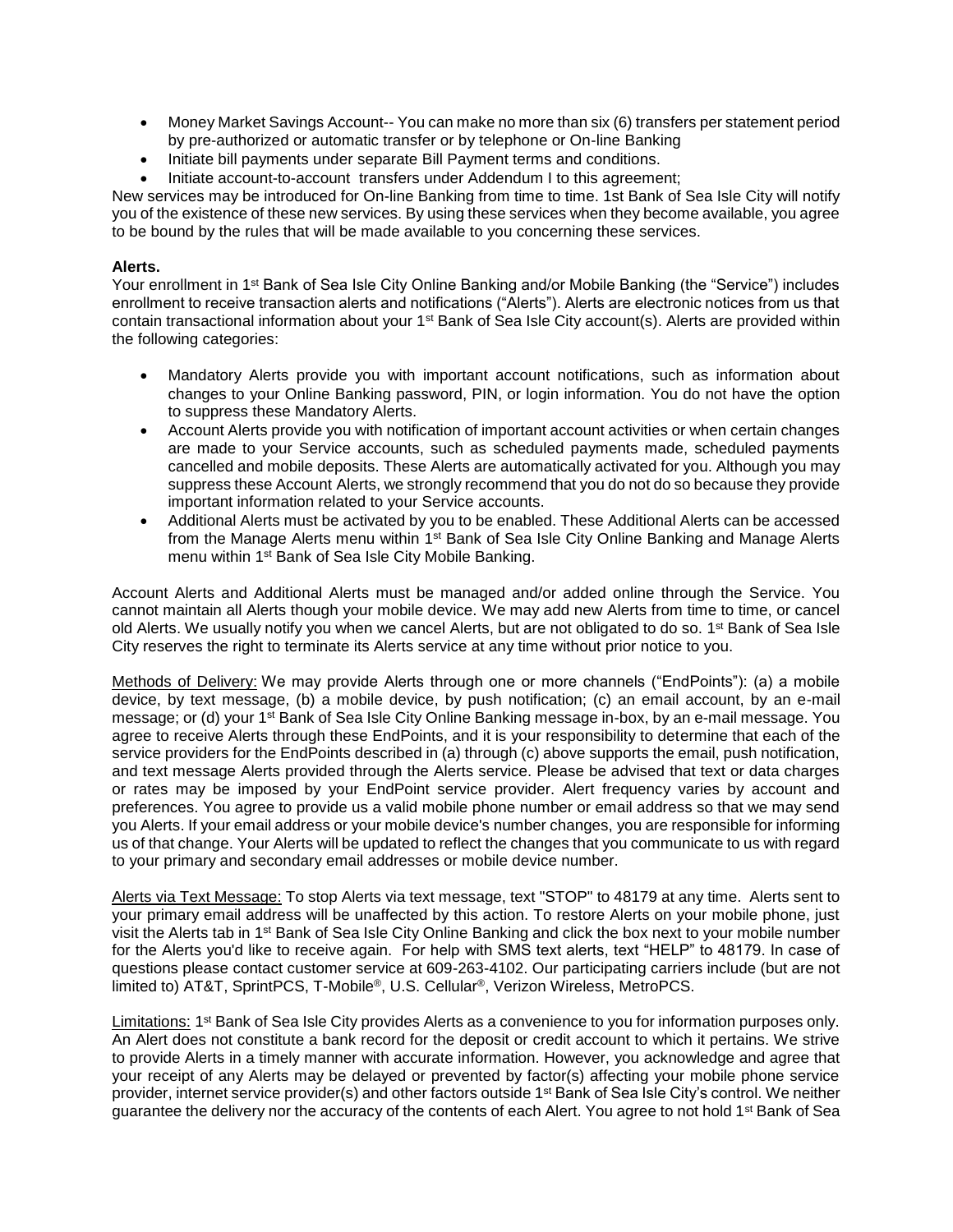Isle City its directors, officers, employees, agents, and service providers liable for losses or damages, including attorneys' fees, that may arise, directly or indirectly, in whole or in part, from (a) a non-delivery, delayed delivery, or the misdirected delivery of an Alert; (b) inaccurate or incomplete content in an Alert; or (c) your reliance on or use of the information provided in an Alert for any purpose.

Alert Information: As Alerts delivered via SMS, email and push notifications are not encrypted, we will never include your passcode or full account number. You acknowledge and agree that Alerts may not be encrypted and may include your name and some information about your accounts, and anyone with access to your Alerts will be able to view the contents of these messages

# **STATEMENTS**

You will continue to receive your regular account statement either monthly or quarterly, depending on the type of account.

#### **IF YOUR STATEMENT SHOWS TRANSFERS THAT YOU DID NOT MAKE**

If your statement shows transfers that you did not make, notify 1st Bank of Sea Isle City immediately at 609-263-4102, or write a letter and send it to:

> 1st Bank of Sea Isle City Attention: Internet Banking 4301 Landis Ave Sea Isle City, NJ 08243

If you do not notify 1st Bank of Sea Isle City within sixty (60) days after the statement was mailed to you, you may not recover any money lost after the sixty (60) days which would not have been lost if 1st Bank of Sea Isle City had been notified in time.

# **ERRORS AND QUESTIONS**

In case of errors or questions regarding an On-line Banking or Bill Payment transaction, you may call 1st Bank of Sea Isle City at 609-263-4102, or write a letter and send it to:

1st Bank of Sea Isle City Attention: Internet Banking 4301 Landis Ave Sea Isle City, NJ 08243

We must hear from you at the specified telephone number or address no later than sixty (60) calendar days after we sent you the first statement on which the problem or error appeared. We will need:

- Your name and account number
- A description of the error or the transfer in question, and an explanation concerning why you believe it is an error or need more information.
- The dollar amount of the suspected error
- The date on which it occurred. If the report is made orally, we may require that you send the complaint or question in writing within ten (10) Business Days from your initial contact. We will notify you with the results of the investigation within ten (10) Business Days after you contact us and will correct any error promptly. If more time is needed, however, we may, at our sole discretion, take up to forty-five (45) calendar days to investigate a complaint or question. If this occurs, we will credit your account within ten (10) Business Days for the amount you think is in error. This will allow you to use the money during the time it takes us to complete our investigation. If your complaint or question is not received in writing within ten (10) Business Days from your original contact, we may not credit your account until the investigation is completed.

If your notice of error concerns a transaction that occurred during the first 30 days after the first deposit to the account was made, the applicable time periods are 20 Business Days in place of 10 Business Days and 90 calendar days in place of 45 calendar days.

If we determined that no error occurred, we will send you a written notice within three (3) Business Days.

You may request copies of the documents that were used in the investigation.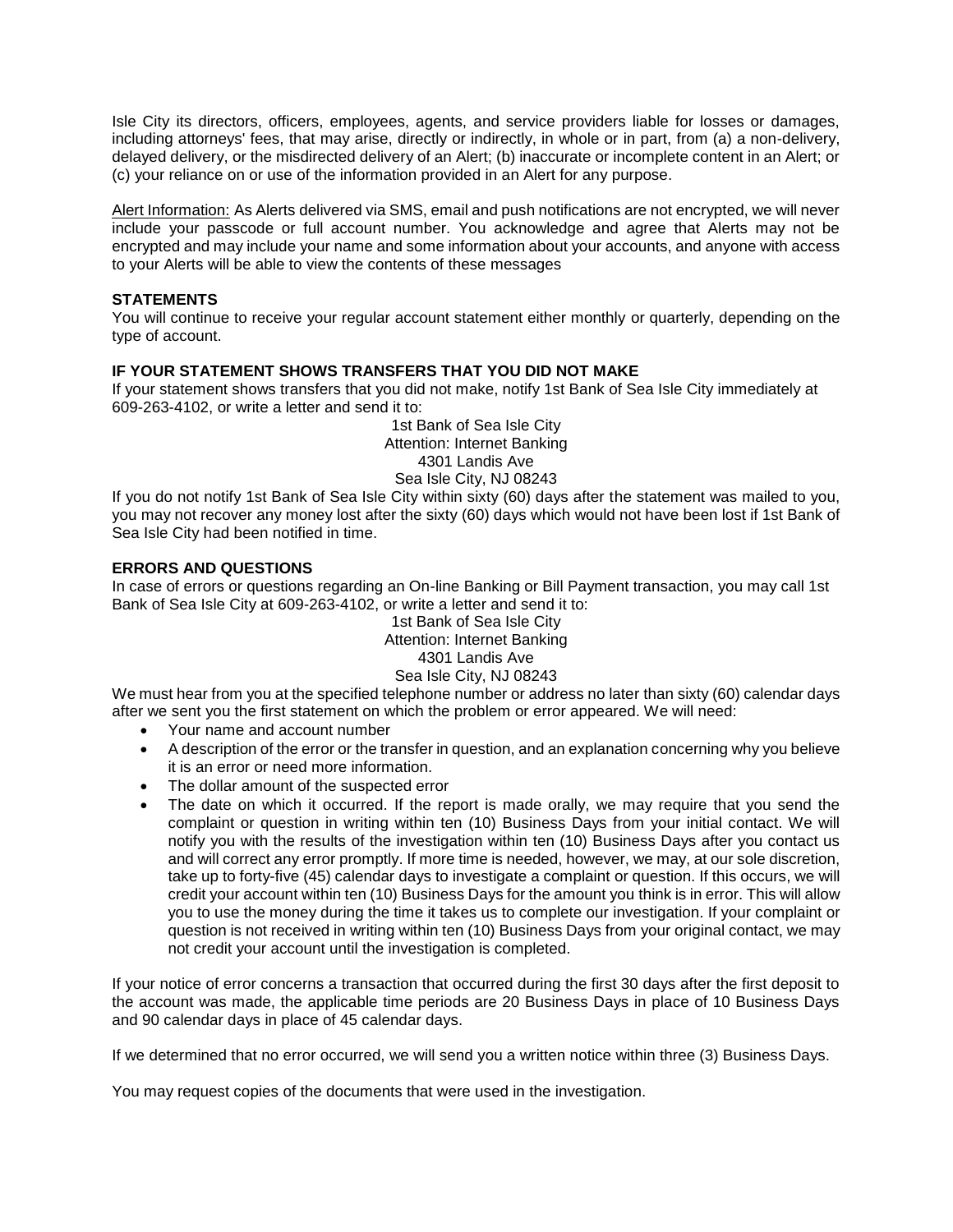You agree that 1st Bank of Sea Isle City may respond to you by e-mail with regard to any claim of unauthorized electronic fund transfer related to the Service. Any such electronic mail sent to you by  $1<sup>st</sup>$ Bank of Sea Isle City shall be considered received within three (3) Business Days of the date sent by  $1<sup>st</sup>$ Bank of Sea Isle City, regardless of whether or not you sign on to the Service within that time frame.

# **LIMIT OF 1ST BANK OF SEA ISLE CITY'S RESPONSIBILITY**

1st Bank of Sea Isle City agrees to make reasonable efforts to ensure full performance of On-line Banking.

1st Bank of Sea Isle City will be responsible for acting only on those instructions sent through On-line Banking which are actually received, and cannot assume responsibility for circumstances over which the bank has no direct control. This includes but is not limited to, the failure or malfunctions in communication facilities, which may affect the accuracy or timeliness of messages you send. 1st Bank of Sea Isle City is not responsible for any losses should you give incorrect instructions, or if your payment instructions are not given sufficiently in advance to allow for timely payment or delays in mail service.

Any information you receive from 1st Bank of Sea Isle City is believed to be reliable. However, it can only be provided on a best-efforts basis for your convenience and is not guaranteed. 1st Bank of Sea Isle City is not liable for any deficiencies in the accuracy, completeness, availability, or timeliness of such information or for any investment or other decision made using this information.

1st Bank of Sea Isle City is not responsible for any fees incurred for Internet access, or for any computer virus or related problems that may be attributable to services provided by any Internet access service provider.

You are responsible for obtaining, installing, maintaining, and operating all computer hardware and software necessary for performing On-line Banking. 1st Bank of Sea Isle City will not be responsible for any errors or failures from the malfunction or failure of your hardware or software.

The limit of 1st Bank of Sea Isle City's liability shall be as expressly set forth herein. Under no circumstances will 1st Bank of Sea Isle City be liable in contract, tort, or otherwise for any special, incidental, or consequential damages, whether or not foreseeable. By consenting to use the Services, you agree to waive any and all right to any of the aforesaid, and you acknowledge that the limit of your remedy is as otherwise expressly set forth herein.

# **1ST BANK OF SEA ISLE CITY'S RESPONSIBILITY**

1st Bank of Sea Isle City will be responsible for your actual losses if they were directly caused by our failure to:

- Complete an Electronic Funds Transfer as properly requested
- Cancel an Electronic Funds Transfer as properly requested.
- However, we will not be responsible for your losses if:
- Through no fault of 1st Bank of Sea Isle City, you do not have enough money in your account to make the transfer
- Through no fault of 1st Bank of Sea Isle City, the transaction would have caused you to exceed your available credit
- Circumstances beyond our control (e.g., fire, flood, power outage, mail delivery delays, equipment or technical failure or breakdown) prevent the transfer, despite reasonable precautions that we have taken
- There is a hold on your account, or if access to your account is blocked in accordance with banking policy
- Your funds are subject to legal process or other encumbrance restricting the transfer
- Your transfer authorization terminates by operation of law
- You believe someone has accessed your accounts without your permission and you fail to notify 1st Bank of Sea Isle City immediately
- You have not properly followed the scheduling instructions, included in this Agreement, to make a transfer or the Payee refuses the Service.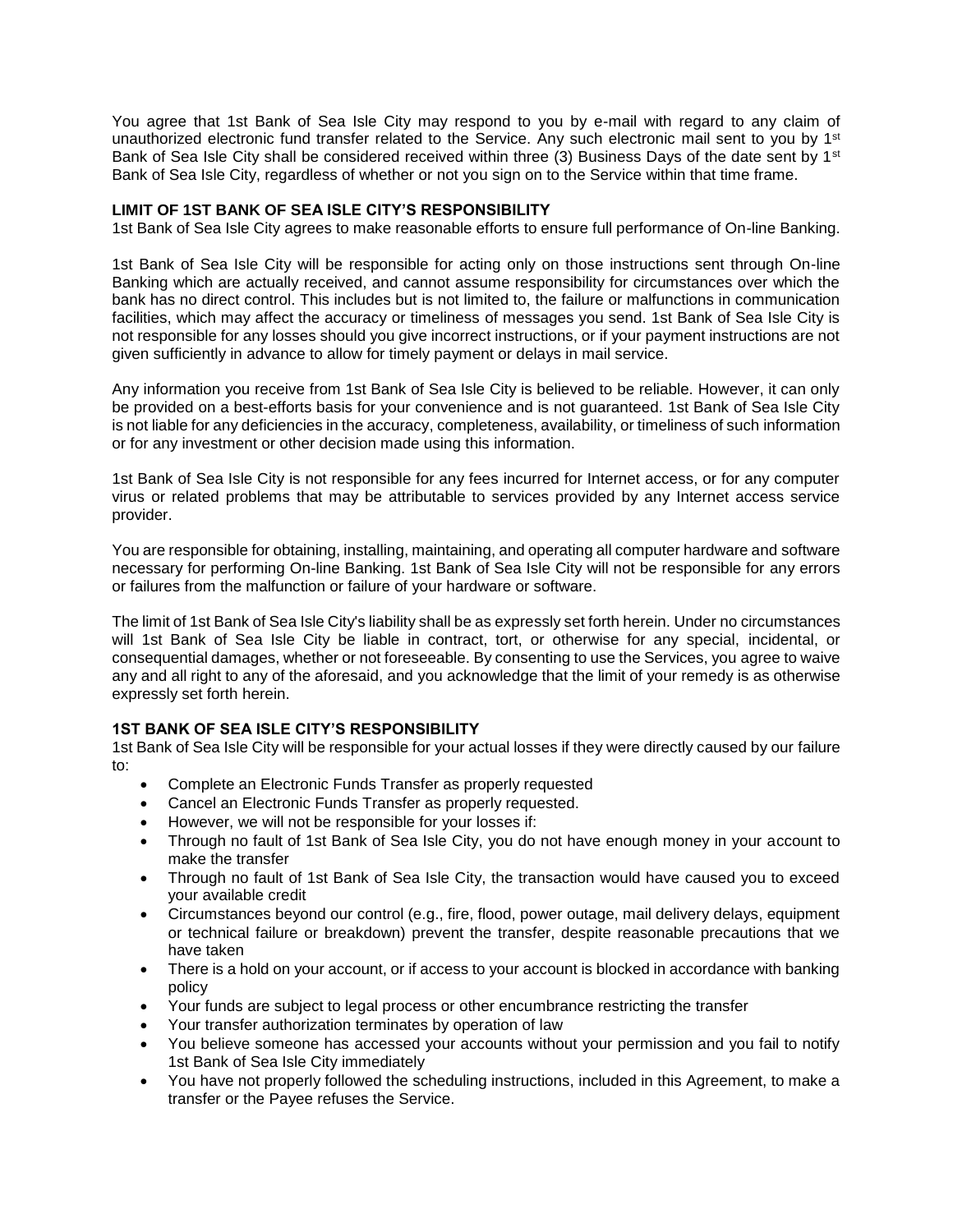- For the failure of any payee to correctly account for or credit the payment in a timely manner
- We have received incomplete or inaccurate information from you or a third party involving the account or transfer.
- For changes to the payee's address or account number (unless you have advised us of the change within three (3) Business Days in advance)
- We have a reasonable basis for believing that unauthorized use of your Password or account has occurred or may be occurring, or if you default under this Agreement, the Deposit Account Agreement, a credit agreement, or any other agreement with us, or if we or you terminate this Agreement.

There may be other exceptions stated in this agreement and in other agreements with you. In no event shall we be liable for damages in excess of your actual loss due to our failure to complete a transfer, and we will not be liable for any incidental or consequential damages.

If any of the circumstances listed above shall occur, we shall assist you with reasonable efforts in taking appropriate corrective action to reprocess the transactions that may not have been completed or to correct incorrect transactions that have been processed.

#### **ELECTRONIC MAIL (EMAIL)**

If you send 1st Bank of Sea Isle City an electronic mail message through the Service, 1st Bank of Sea Isle City will be deemed to have received it on the following Business Day. Emails will be answered within a reasonable timeframe.

You should not rely on electronic mail if you need to communicate with 1st Bank of Sea Isle City immediately (e.g., if you need to report an unauthorized transaction from one of your accounts, or if you need to stop a payment that is scheduled to occur).

You agree that 1st Bank of Sea Isle City may respond to you by electronic mail with regard to any matter related to the Service, including responding to any claim of unauthorized electronic funds transfer that you make. Any such electronic mail sent to you by 1st Bank of Sea Isle City shall be considered received within three (3) days of the date sent by 1st Bank of Sea Isle City, regardless of whether or not you sign on to the Service within that time frame.

## **OTHER AGREEMENTS**

In addition to this Agreement, you and 1st Bank of Sea Isle City agree to be bound by and comply with the requirements of the agreements applicable to each of your On-line Accounts. Your use of the On-line Banking service or the Bill Payment Service is your acknowledgment that you have received these agreements and intend to be bound by them. You should review other disclosures received by you when you open your accounts at 1st Bank of Sea Isle City, including the charges that may be imposed for electronic funds transfers or the right to make transfers listed in the fee schedules accompanying those disclosures and the fee schedule at the end of this Agreement. We will automatically deduct any fees related to this Service from your Bill Pay Account each month. All terms and conditions of the disclosures provided to you at account opening, including but not limited to, the Truth in Savings, Regulation E Disclosure, Depositor's Agreement and Terms and Conditions apply to this Service.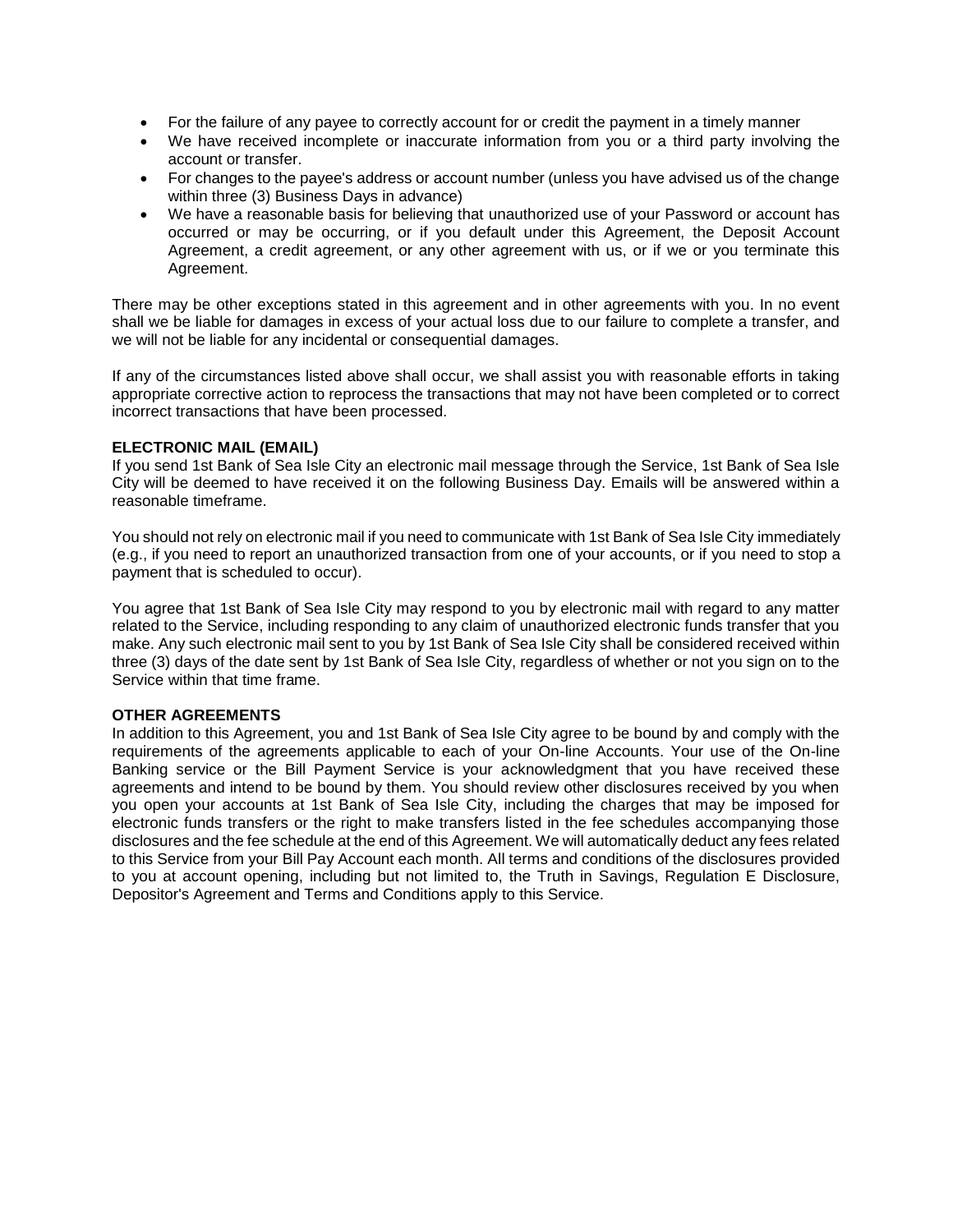#### **MODIFICATIONS TO THIS AGREEMENT**

1st Bank of Sea Isle City may modify the terms and conditions applicable to either Service from time to time upon mailing or delivering a notice of the modifications to you at the address shown on our account records, and the revised terms and conditions shall be effective at the earliest date allowed by applicable law. We may send any notice to you via electronic mail and you will have been deemed to have received it three (3) days after it is sent, regardless of whether or not you sign on the service within that timeframe. We reserve the right to terminate this Agreement and your use of the Services in whole or in part at any time without prior notice.

# **DISCLOSURE OF INFORMATION TO THIRD PARTIES/ PRIVACY POLICY**

A copy of 1st Bank of Sea Isle City's Consumer Privacy Statement is available upon request at any of our branches, or can be mailed to you upon request by calling 1st Bank of Sea Isle City at 609-263-4102, or writing a letter and sending it to:

> 1st Bank of Sea Isle City Attention: Internet Banking 4301 Landis Ave Sea Isle City, NJ 08243

You can also access our Policy online by clicking on the Disclosures Link on the 1st Bank of Sea Isle City Website.

# **INACTIVITY / TERMINATION**

You are responsible for complying with all the terms of this Agreement and with the terms of the agreement governing the deposit accounts which you access using electronic banking services. We can terminate your On-line Banking privileges (including the Bill Payment Service) under this Agreement without notice to you for any reason; or if you do not pay any fee required by this Agreement when due, if you do not comply with the Agreement governing your deposit or loan accounts, or your accounts are not maintained in good standing. We will promptly notify you if we terminate this Agreement or your use of the services for any other reason.

If you are not paying a monthly service charge for the Service, we may convert your account to inactive status if you do not sign on to the Service or have any transaction scheduled through the Service during any consecutive 180 day period. If your account is considered inactive, you must contact us to have the Service activated before you will be able to schedule any transaction through the Service.

To cancel the On-line Banking and/or Bill Payment Service, you must notify 1st Bank of Sea Isle City. Your notification should include your name, address and the effective date to stop the service(s). When Bill Payment is terminated, any pre-scheduled bill payments made through On-line Banking will also be terminated. Your final charge for the Bill Payment Service will be assessed at the end of your statement cycle. You may notify 1st Bank of Sea Isle City by one of the following methods:

- By initiating a customer inquiry through our Web site
- By calling 609-263-4102
- By writing a letter and sending it to:

1st Bank of Sea Isle City Attention: Internet Banking 4301 Landis Ave Sea Isle City, NJ 08243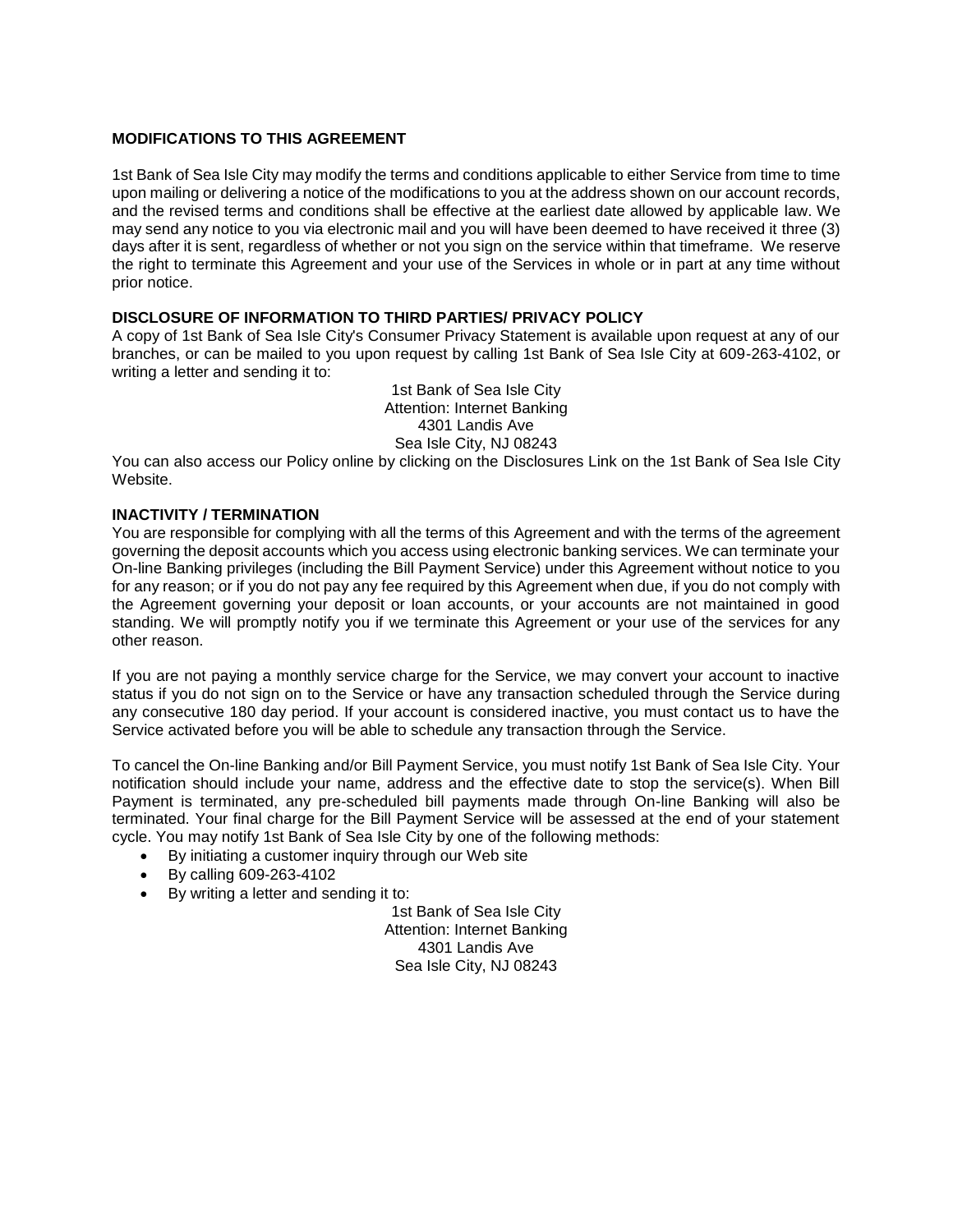#### **FEE SCHEDULE**

1st Bank of Sea Isle City offers the benefits and convenience of the On-line Banking service to you at no monthly charge. Account research, stop payment charges and Bill Pay Services will be assessed at the rates published in 1st Bank of Sea Isle City's Miscellaneous Schedule Fees Brochure and deducted from your Bill Pay Account or another account you hold at 1st Bank of Sea Isle City.

These fees are subject to change. 1st Bank of Sea Isle City will notify you in writing regarding any fee changes at least thirty (30) days in advance of the effective date of these changes.

You can obtain a current copy of our fee schedule at any branch location or you can view it on our website at<http://www.1stbankseaisle.com/fees.aspx>

#### **GOVERNING LAW**

This Agreement is governed by the laws of the New Jersey and applicable federal law(s).

#### **REMEDIES**

If we have reason to believe that you have engaged in any of the prohibited or unauthorized activities described in this Agreement or have otherwise breached your obligations under this Agreement, we may terminate, suspend or limit your access to or use of the Site or the Service; notify law enforcement, regulatory authorities, impacted third parties, and others as we deem appropriate; refuse to provide our services to you in the future; and/or take legal action against you. In addition, we, in our sole discretion, reserve the right to terminate this Agreement, access to the Site and/or use of the Service for any reason or no reason and at any time.

#### **INTELLECTUAL PROPERTY**

All other marks and logos related to the Service are either trademarks or registered trademarks of us or our licensors. In addition, all page headers, custom graphics, button icons, and scripts are our service marks, trademarks, and/or trade dress or those of our licensors. You may not copy, imitate, or use any of the above without our prior written consent, which we may withhold in our sole discretion, and you may not use them in a manner that is disparaging to us or the Service or display them in any manner that implies our sponsorship or endorsement. All right, title and interest in and to the Service, the portion of the Site through which the Service is offered, the technology related to the Site and Service, and any and all technology and any content created or derived from any of the foregoing, is our exclusive property or that of our licensors. Moreover, any suggestions, ideas, notes, drawings, concepts, or other information you may send to us through or regarding the Site or Service shall be considered an uncompensated contribution of intellectual property to us and our licensors, shall also be deemed our and our licensors' exclusive intellectual property, and shall not be subject to any obligation of confidentiality on our part. By submitting any such materials to us, you automatically grant (or warrant that the owner of such materials has expressly granted) to us and our licensors a perpetual, royalty-free, irrevocable, non-exclusive right and license to use, reproduce, modify, adapt, publish, translate, publicly perform and display, create derivative works from and distribute such materials or incorporate such materials into any form, medium, or technology now known or later developed, and you warrant that all so-called "moral rights" in those materials have been waived, and you warrant that you have the right to make these warranties and transfers of rights.

#### **LINKS AND FRAMES**

Links to other sites may be provided on the portion of the Site through which the Service is offered for your convenience. By providing these links, we are not endorsing, sponsoring or recommending such sites or the materials disseminated by or services provided by them, and are not responsible for the materials, services or other situations at or related to or from any other site, and make no representations concerning the content of sites listed in any of the Service web pages. Consequently, we cannot be held responsible for the accuracy, relevancy, copyright compliance, legality or decency of material contained in sites listed in any search results or otherwise linked to the Site. For example, if you "click" on a banner advertisement or a search result, your "click" may take you off the Site. This may include links from advertisers, sponsors, and content partners that may use our logo(s) as part of a co-branding agreement. These other sites may send their own cookies to users, collect data, solicit personal information, or contain information that you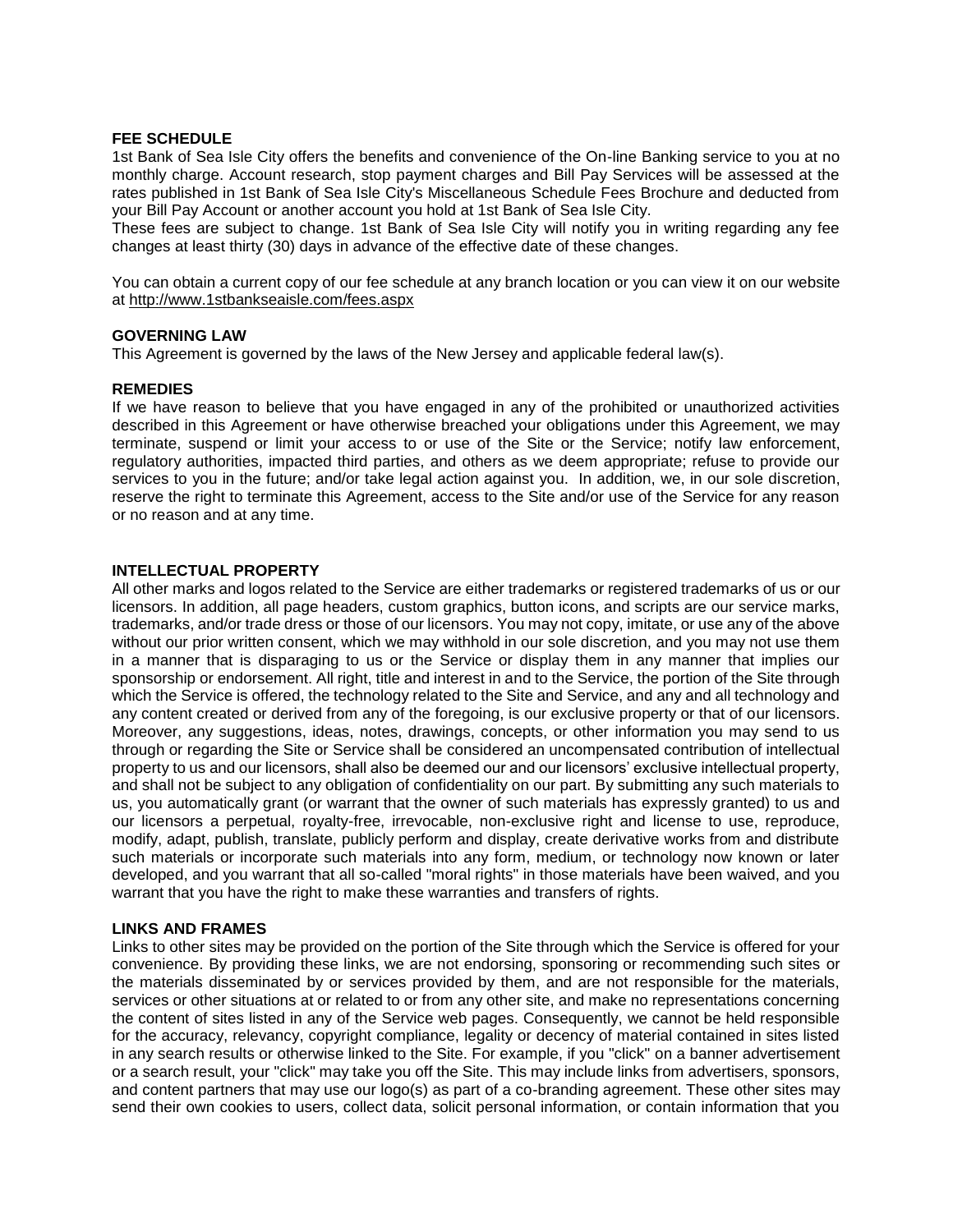may find inappropriate or offensive. In addition, advertisers on the Site may send cookies to users that we do not control. You may link to the home page of our Site. However, you may not link to other pages of our Site without our express written permission. You also may not "frame" material on our Site without our express written permission. We reserve the right to disable links from any third party sites to the Site.

# **INDEMNIFICATION**

You agree to defend, indemnify and hold harmless us and our Affiliates and Service Providers and their Affiliates and the employees and contractors of each of these, from any loss, damage, claim or demand (including attorney's fees) made or incurred by any third party due to or arising out of your breach of this Agreement and/or your use of the Site or the applicable Service.

# **RELEASE**

You release us and our Affiliates and Service Providers and the employees and contractors of each of these, from any and all claims, demands and damages (actual and consequential) of every kind and nature arising out of or in any way connected with any dispute that may arise between you or one or more other users of the Site or the applicable Service. In addition, if applicable to you, you waive California Civil Code §1542, which states that a general release does not extend to claims which the creditor does not know or suspect to exist in his favor at the time of executing the release, which if not known by him must have materially affected his settlement with the debtor.

# **NO WAIVER**

We shall not be deemed to have waived any rights or remedies hereunder unless such waiver is in writing and signed by one of our authorized representatives. No delay or omission on our part in exercising any rights or remedies shall operate as a waiver of such rights or remedies or any other rights or remedies. A waiver on any one occasion shall not be construed as a bar or waiver of any rights or remedies on future occasions.

**EXCLUSIONS OF WARRANTIES** THE SITE AND SERVICE AND RELATED DOCUMENTATION ARE PROVIDED "AS IS" WITHOUT WARRANTY OF ANY KIND, EITHER EXPRESSED OR IMPLIED, INCLUDING, BUT NOT LIMITED TO, THE IMPLIED WARRANTIES OF TITLE, MERCHANTABILITY, FITNESS FOR A PARTICULAR PURPOSE, AND NON-INFRINGEMENT. IN PARTICULAR, WE DO NOT GUARANTEE CONTINUOUS, UNINTERRUPTED OR SECURE ACCESS TO ANY PART OF OUR SERVICE, AND OPERATION OF OUR SITE MAY BE INTERFERED WITH BY NUMEROUS FACTORS OUTSIDE OF OUR CONTROL. SOME STATES DO NOT ALLOW THE DISCLAIMER OF CERTAIN IMPLIED WARRANTIES, SO THE FOREGOING DISCLAIMERS MAY NOT APPLY TO YOU. THIS PARAGRAPH GIVES YOU SPECIFIC LEGAL RIGHTS AND YOU MAY ALSO HAVE OTHER LEGAL RIGHTS THAT VARY FROM STATE TO STATE.

**LIMITATION OF LIABILITY** THE FOREGOING SHALL CONSTITUTE YOUR EXCLUSIVE REMEDIES AND THE ENTIRE LIABILITY OF US AND OUR AFFILIATES AND SERVICE PROVIDERS AND THE EMPLOYEES AND CONTRACTORS OF EACH OF THESE, FOR THE SERVICE AND THE PORTION OF THE SITE THROUGH WHICH THE SERVICE IS OFFERED. YOU ACKNOWLEDGE AND AGREE THAT FROM TIME TO TIME, THE SERVICE MAY BE DELAYED, INTERRUPTED OR DISRUPTED PERIODICALLY FOR AN INDETERMINATE AMOUNT OF TIME DUE TO CIRCUMSTANCES BEYOND OUR REASONABLE CONTROL, INCLUDING BUT NOT LIMITED TO ANY INTERRUPTION, DISRUPTION OR FAILURE IN THE PROVISION OF THE SERVICE, WHETHER CAUSED BY STRIKES, POWER FAILURES, EQUIPMENT MALFUNCTIONS INTERNET DISRUPTION OR OTHER REASONS. IN NO EVENT SHALL WE OR OUR AFFILIATES OR SERVICE PROVIDERS OR THE EMPLOYEES OR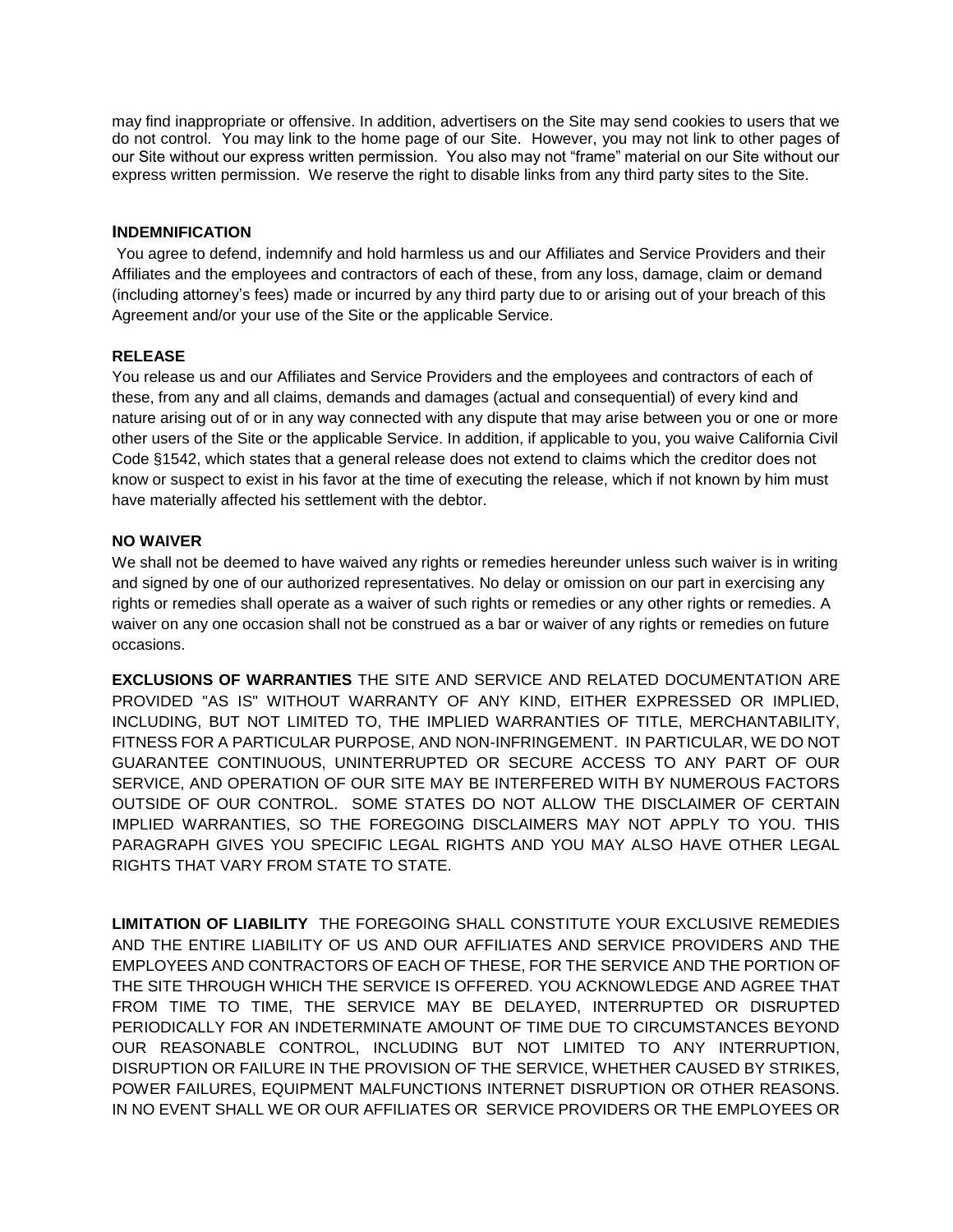CONTRACTORS OF ANY OF THESE, BE LIABLE FOR ANY CLAIM ARISING FROM OR RELATED TO THE SERVICE CAUSED BY OR ARISING OUT OF ANY SUCH DELAY, INTERRUPTION, DISRUPTION OR SIMILAR FAILURE. IN NO EVENT SHALL WE OR OUR AFFILIATES OR SERVICE PROVIDERS OR THE EMPLOYEES OR CONTRACTORS OF ANY OF THESE, BE LIABLE FOR ANY INDIRECT, SPECIAL, INCIDENTAL, CONSEQUENTIAL, PUNITIVE OR EXEMPLARY DAMAGES, INCLUDING LOSS OF GOODWILL OR LOST PROFITS (EVEN IF ADVISED OF THE POSSIBILITY THEREOF) ARISING IN ANY WAY OUT OF THE INSTALLATION, USE, OR MAINTENANCE OF THE SERVICE OR THE PORTION OF THE SITE THROUGH WHICH THE SERVICE IS OFFERED, EVEN IF SUCH DAMAGES WERE REASONABLY FORESEEABLE AND NOTICE WAS GIVEN REGARDING THEM. IN NO EVENT SHALL WE OR OUR AFFILIATES OR SERVICE PROVIDERS OR THE EMPLOYEES OR CONTRACTORS OF ANY OF THESE BE LIABLE FOR ANY CLAIM ARISING FROM OR RELATED TO THE SERVICE OR THE PORTION OF THE SITE THROUGH WHICH THE SERVICE IS OFFERED THAT YOU DO NOT STATE IN WRITING IN A COMPLAINT FILED IN A COURT OR ARBITRATION PROCEEDING AS DESCRIBED IN SECTIONS 1.28 AND 1.29 ABOVE WITHIN TWO (2) YEARS OF THE DATE THAT THE EVENT GIVING RISE TO THE CLAIM OCCURRED. THESE LIMITATIONS WILL APPLY TO ALL CAUSES OF ACTION, WHETHER ARISING FROM BREACH OF CONTRACT, TORT (INCLUDING NEGLIGENCE) OR ANY OTHER LEGAL THEORY. OUR AGGREGATE LIABILITY, AND THE AGGREGATE LIABILITY OF OUR AFFILIATES AND SERVICE PROVIDERS AND THE EMPLOYEES AND CONTRACTORS OF EACH OF THESE, TO YOU AND ANY THIRD PARTY FOR ANY AND ALL CLAIMS OR OBLIGATIONS RELATING TO THIS AGREEMENT SHALL BE LIMITED TO DIRECT OUT OF POCKET DAMAGES UP TO A MAXIMUM OF \$500 (FIVE HUNDRED DOLLARS). SOME STATES DO NOT ALLOW THE EXCLUSION OR LIMITATION OF INCIDENTAL OR CONSEQUENTIAL DAMAGES SO THE ABOVE LIMITATION OR EXCLUSION MAY NOT APPLY TO YOU.

**COMPLETE AGREEMENT, SEVERABILITY, CAPTIONS, AND SURVIVAL.** You agree that this Agreement is the complete and exclusive statement of the agreement between us, sets forth the entire understanding between us and you with respect to the Service and the portion of the Site through which the Service is offered and supersedes any proposal or prior agreement, oral or written, and any other communications between us. If any provision of this Agreement is held to be invalid or unenforceable, such provision shall be struck and the remaining provisions shall be enforced. The captions of Sections hereof are for convenience only and shall not control or affect the meaning or construction of any of the provisions of this Agreement, as well as any other terms which by their nature should survive, will survive the termination of this Agreement. If there is a conflict between the terms of this Agreement and something stated by an employee or contractor of ours (including but not limited to its customer care personnel), the terms of the Agreement will prevail.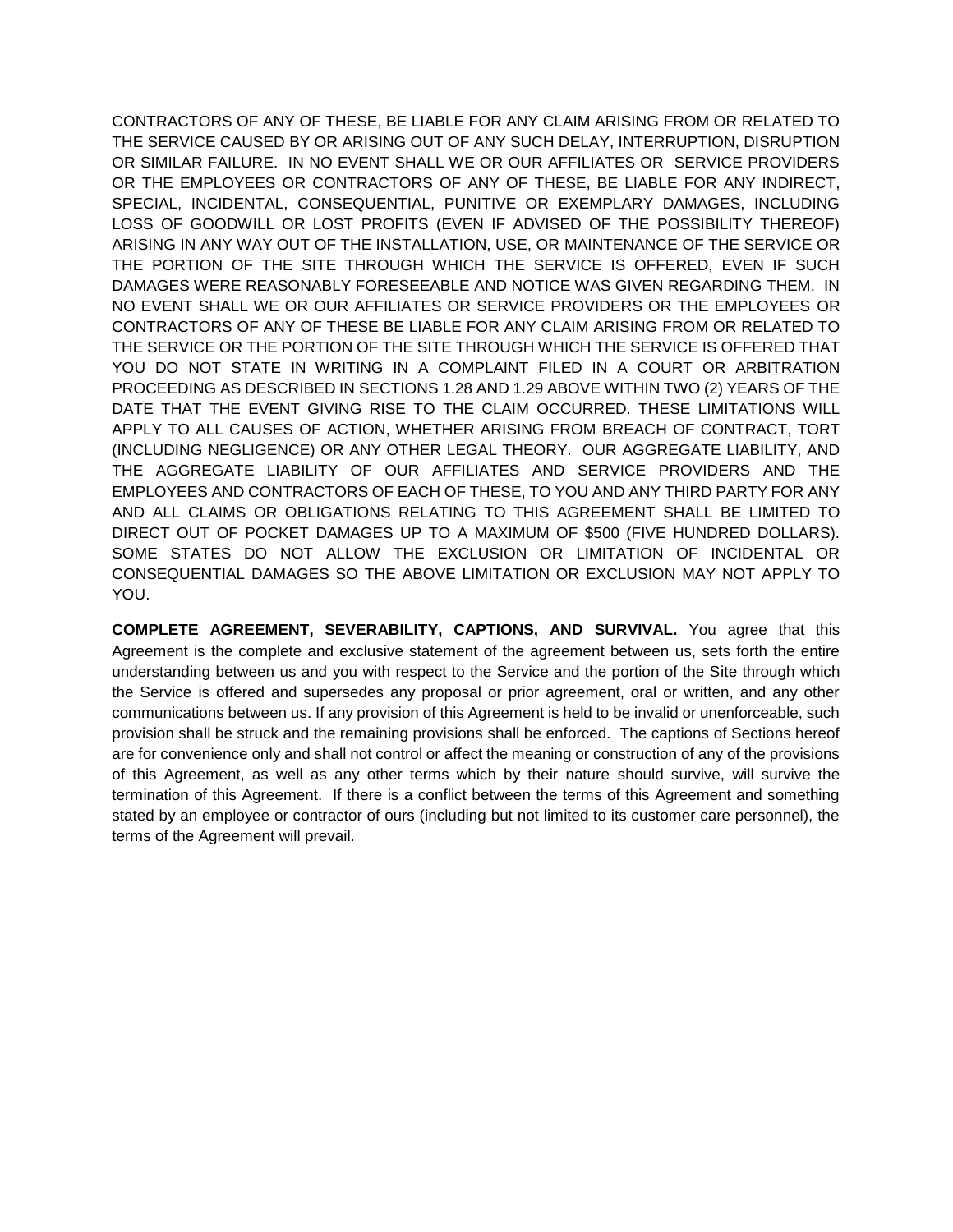# **Addendum I**

# **1st Bank of Sea Isle City Account to Account Transfer Terms of Service**

**1. Introduction.** This Account to Account Transfer Terms of Service document (hereinafter "Agreement") is a contract between you and 1st Bank of Sea Isle City (hereinafter "we" or "us") in connection with the Account to Account Transfer Service (as defined below) offered through our online banking site or mobile applications (the "Site"). This Agreement applies to your use of the Account to Account Transfer Service and the portion of the Site through which the Account to Account Transfer Service is offered.

**2. Description of Account to Account Transfer Service.** The Account to Account transfer service (the "Account to Account Transfer Service") enables you to transfer funds between your Account(s) that you maintain with us on the one hand, and your Account(s) that are maintained by other financial institutions, on the other hand.

# **3. Definitions.**

- a. "Account" means a checking, money market or savings account that is either an Eligible Transaction Account or External Account, as applicable.
- b. "ACH Network" means the funds transfer system, governed by the NACHA Rules, that provides funds transfer services to participating financial institutions.
- c. "Affiliates" are companies related by common ownership or control.
- d. "Business Day" is every Monday through Friday, excluding Federal Reserve holidays or other days that banks are legally closed.
- e. "Eligible Transaction Account" is a transaction account from which your transfers will be debited, your Account to Account Transfer Service fees, if any, will be automatically debited, or to which transfers and credits to you will be credited, that is eligible for the Account to Account Transfer Service. An Eligible Transaction Account shall be limited to a checking, money market or savings account that you hold with us.
- f. "External Account" is your account at another financial institution (i) to which you are transferring funds from your Eligible Transaction Account; or (ii) from which you are transferring funds to your Eligible Transaction Account.
- g. "Payment Network" means a debit or credit network (such as the ACH Network or ACCEL / Exchange payment network) through which funds may be transferred.
- h. "Service Provider" means companies that we have engaged (and their Affiliates) to render some or all of the Account to Account Transfer Service to you on our behalf.
- i. "Transfer Instruction" is a specific information provided for a transfer to be made that you provide to the Account to Account Transfer Service for a transfer of funds.

**4. Service Providers.** We are offering you the Account to Account Transfer Service through one or more Service Providers that we have engaged to render some or all of the Account to Account Transfer Service to you on our behalf. However, notwithstanding that we have engaged such a Service Provider to render some or all of the Account to Account Transfer Service to you, we are the sole party liable to you for any payments or transfers conducted using the Account to Account Transfer Service and we are solely responsible to you and any third party to the extent any liability attaches in connection with the Account to Account Transfer Service. You agree that we have the right under this Agreement to delegate to Service Providers all of the rights and performance obligations that we have under this Agreement, and that the Service Providers will be third party beneficiaries of this Agreement and will be entitled to all the rights and protections that this Agreement provides to us.

#### **5. Authorization and Processing.**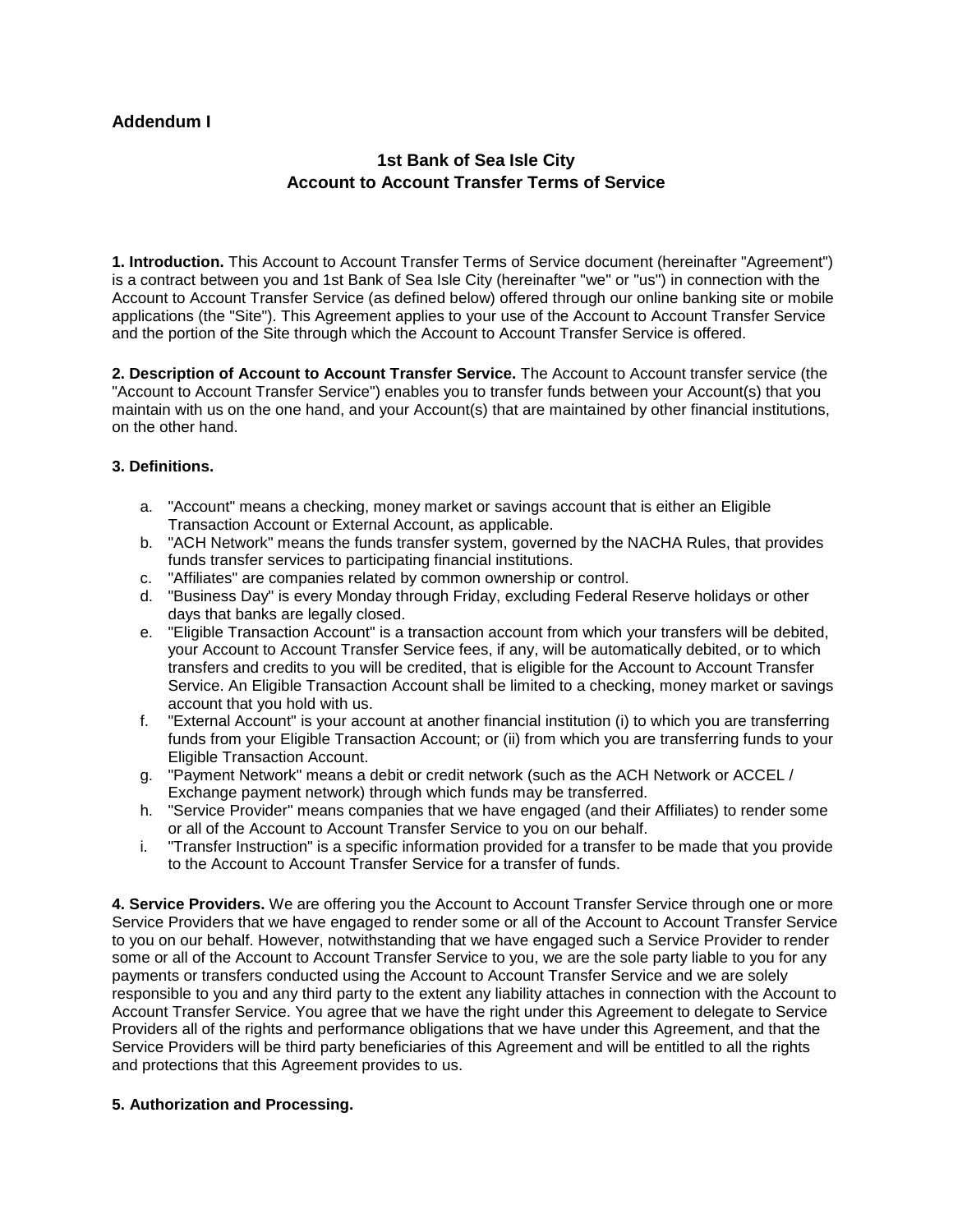- a. You represent and warrant that you are either the sole owner or a joint owner of the Eligible Transaction Account and the External Account and that you have all necessary legal right, power and authority to transfer funds between the Eligible Transaction Account and the External Account. If you are a joint owner of the Eligible Transaction Account, External Account, or both, then you represent and warrant that (i) you have been authorized by all of the other joint owners to operate such Accounts without their consent (including without limitation to withdraw or deposit any amount of funds to such Accounts or to even withdraw all funds from such Accounts); and (ii) we may act on your instructions regarding such Accounts without liability to such other joint owners. Further, you represent and warrant that the External Account is located in the United States.
- b. When we receive a Transfer Instruction from you, you authorize us to (i) debit your Eligible Transaction Account and remit funds on your behalf to the External Account designated by you and to debit your applicable Account as described below in Section 9 (Account to Account Transfer Service Fees and Additional Charges); or, as applicable, to (ii) credit your Eligible Transaction Account and remit funds on your behalf from the External Account designated by you and to debit your applicable Account as described below in Section 9 (Account to Account Transfer Service Fees and Additional Charges). You also authorize us to reverse a transfer from the applicable Account if the debit is returned from the other Account in the transaction for any reason, including but not limited to nonsufficient funds.
- c. We will use reasonable efforts to make all your transfers properly. However, we shall incur no liability if we are unable to complete any transfers initiated by you because of the existence of any one or more of the following circumstances:
	- 1. If, through no fault of ours, the Eligible Transaction Account or External Account does not contain sufficient funds to complete the transfer or the transfer would exceed the credit limit of your overdraft account;
	- 2. The Account to Account Transfer Service is not working properly and you know or have been advised by us about the malfunction before you execute the transaction;
	- 3. The transfer is refused as described in Section 10 (Refused Transfers) below;
	- 4. You have not provided us with the correct information, including but not limited to the correct Eligible Transaction Account or External Account information; and/or,
	- 5. Circumstances beyond our control (such as, but not limited to, fire, flood, network or system down time, issues with the financial institution(s), or interference from an outside force) prevent the proper execution of the transfer and we have taken reasonable precautions to avoid those circumstances.
- d. It is your responsibility to ensure the accuracy of any information that you enter into the Account to Account Transfer Service, and for informing us as soon as possible if you become aware that this information is inaccurate. You may not use a P.O. Box as a postal address. We will make a reasonable effort to stop or recover a transfer made to the wrong Account once informed, but we do not guarantee such recovery and will bear no responsibility or liability for damages resulting from incorrect information entered by you.

**6. Transfer Methods and Amounts.** There are limits on the amount of money you can send or receive through our Account to Account Transfer Service. Your limits may be adjusted from time-to-time in our sole discretion. You may have the ability to log in to the Site to view your individual transaction limits. We or our Service Provider also reserve the right to select the method in which to remit funds on your behalf though the Account to Account Transfer Service, and in the event that your Eligible Transaction Account is closed or otherwise unavailable to us the method to return funds to you.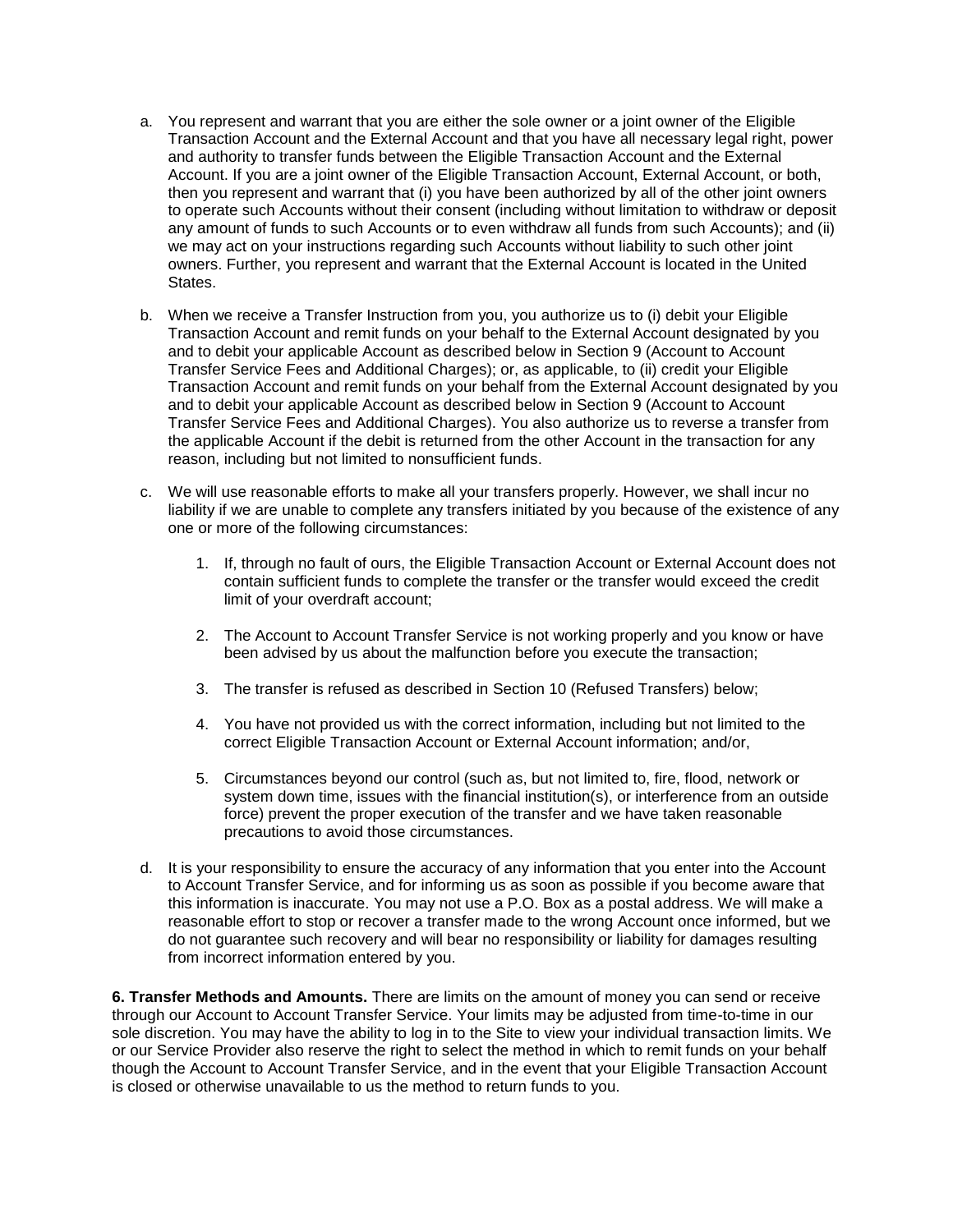**7. Transfer Cancellation Requests.** You may cancel a transfer at any time until it begins processing (as shown in the Account to Account Transfer Service). We will, to the extent permitted by law, make reasonable attempts to return any unclaimed, refused, refunded, prohibited, or denied transfer to your Account that we debited for the funds transfer. If this is unsuccessful (for example, the Eligible Transaction Account has been closed) we will make reasonable attempts to otherwise return the funds to you.

**8. Stop Transfer Requests.** If you desire to stop any transfer that has already been processed, you must contact customer care for the Account to Account Transfer Service pursuant to Section 26 (Errors, Questions, and Complaints). Although we will make a reasonable effort to accommodate your request, we will have no liability for failing to do so. We may also require you to present your request in writing within fourteen (14) days. The charge for each request will be the current charge for such service as set out in the applicable fee schedule.

**9. Account to Account Transfer Service Fees and Additional Charges.** You are responsible for paying all fees associated with your use of the Account to Account Transfer Service. Applicable fees will be disclosed in the user interface for, or elsewhere within, the Account to Account Transfer Service or Site. Any applicable fees will be charged regardless of whether the Account to Account Transfer Service was used, except for fees that are specifically use-based. Use-based fees for the Account to Account Transfer Service will be charged against the Account that is debited for the funds transfer. There may also be charges for additional transactions and other optional services. You agree to pay such charges and authorize us to deduct the calculated amount from the applicable Eligible Transaction Account you hold with us or the Account that is debited for the funds transfer, depending on how such charges are described in the user interface for the Account to Account Transfer Service. Any financial fees associated with your standard deposit accounts will continue to apply. You are responsible for any and all telephone access fees and Internet service fees that may be assessed by your telephone and Internet service provider. Section 22 (Failed Or Returned Transfer Instructions) applies if you do not pay our fees and charges for the Account to Account Transfer Service, including without limitation if we debit the External Account for such fees, as described in this Section, and there are insufficient fees in the External Account; Section 22 (Failed Or Returned Transfer Instructions) should be interpreted as applying to the External Account, not just the Eligible Transaction Account, in such circumstances.

**10. Refused Transfers.** We reserve the right to refuse any transfer. As required by applicable law, we will notify you promptly if we decide to refuse to transfer funds.

**11. Returned Transfers.** In using the Account to Account Transfer Service, you understand transfers may be returned for various reasons such as, but not limited to, the External Account number is not valid. We will use reasonable efforts to research and correct the transfer to the intended Account or void the transfer and credit your Account from which you attempted to transfer funds. You may receive notification from us.

**12. Notices to Us Regarding the Account to Account Transfer Service.** Except as otherwise stated below, notice to us concerning the Site or the Account to Account Transfer Service must be sent by postal mail to: 1<sup>st</sup> Bank of Sea Isle City, Attn: Operations Department, 4301 Landis Ave, Sea Isle City, NJ 08243. We may also be reached at 609-263-4102 option 1 for questions and other purposes concerning the Account to Account Transfer Service. We will act on your telephone calls as described below in Section 26 (Errors, Questions, and Complaints), but otherwise, such telephone calls will not constitute legal notices under this Agreement.

**13. Notices to You.** You agree that we may provide notice to you by posting it on the Site, sending you an in-product message within the Account to Account Transfer Service, emailing it to an email address that you have provided us, mailing it to any postal address that you have provided us, or by sending it as a text message to any mobile phone number that you have provided us, including but not limited to the mobile phone number that you have listed in your Account to Account Transfer Service setup or customer profile. For example, users of the Account to Account Transfer Service may receive certain notices (such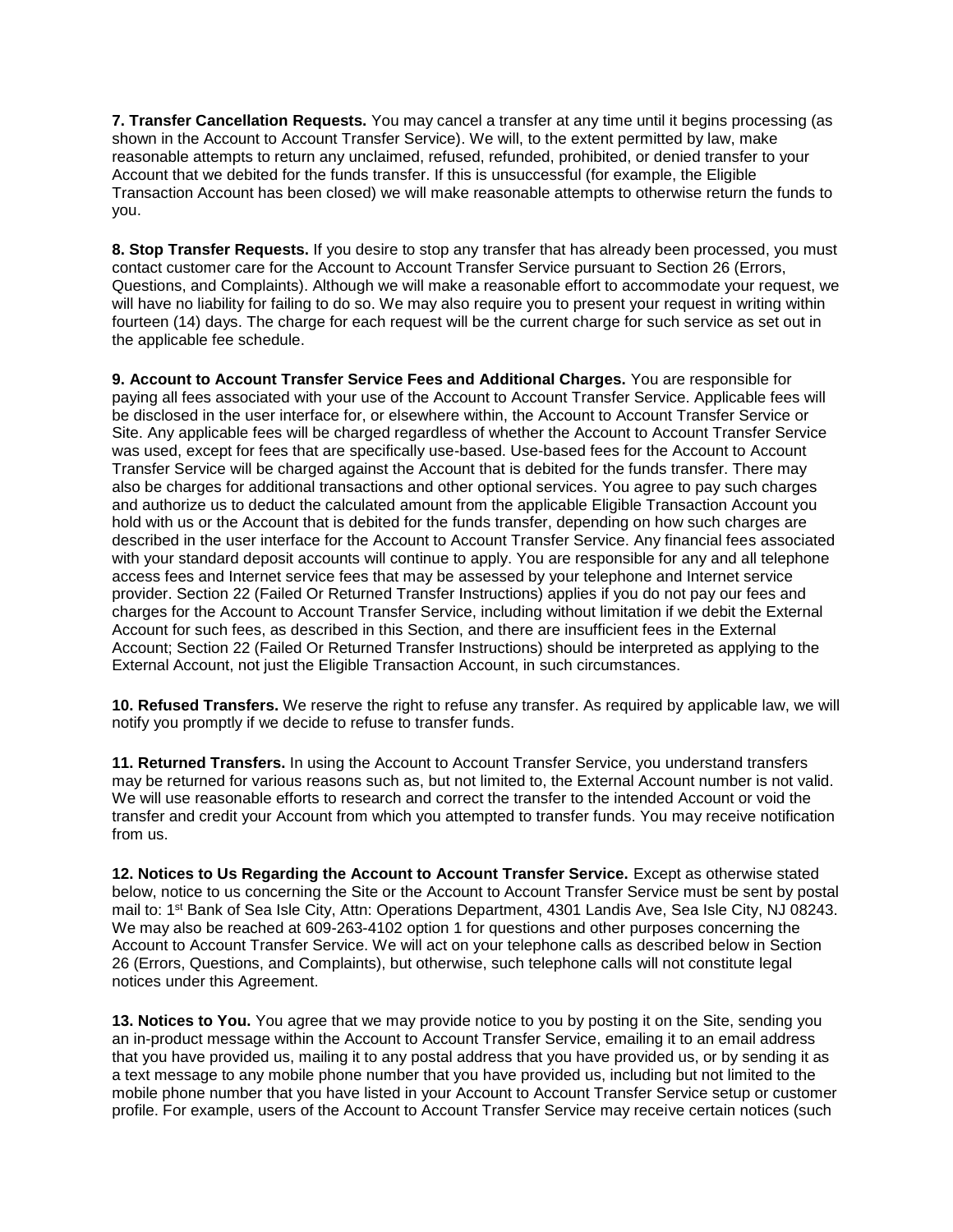as notices of processed Transfer Instructions, alerts for validation and notices of receipt of transfers) as text messages on their mobile phones. All notices by any of these methods shall be deemed received by you no later than twenty-four (24) hours after they are sent or posted, except for notice by postal mail, which shall be deemed received by you no later than three (3) Business Days after it is mailed. You may request a paper copy of any legally required disclosures and you may terminate your consent to receive required disclosures through electronic communications by contacting us as described in Section 12 (Notices to Us Regarding the Account to Account Transfer Service) above. We reserve the right to charge you a reasonable fee not to exceed twenty dollars (\$20.00) to respond to each such request. We reserve the right to terminate your use of the Account to Account Transfer Service if you withdraw your consent to receive electronic communications.

**14. Text Messages, Calls and/or Emails to You.** By providing us with a telephone number (including a wireless/cellular, mobile telephone number and/or email address), you consent to receiving calls from us and our Service Providers at that number INCLUDING THOSE MADE BY USE OF AN AUTOMATIC TELEPHONE DIALING SYSTEM ("ATDS"), and/or emails from us for our everyday business purposes (including identity verification). You acknowledge and agree that such telephone calls include, but are not limited to, live telephone calls, prerecorded or artificial voice message calls, text messages, and calls made by an ATDS from us or our affiliates and agents. Please review our Privacy Policy for more information.

**15. Receipts and Transaction History.** You may view your transaction history by logging into the Account to Account Transfer Service and looking at your transaction history. You agree to review your transactions by this method instead of receiving receipts by mail.

**16. Your Privacy; Privacy of Others.** Protecting your privacy is very important to us. Please review our Privacy Policy in order to better understand our commitment to maintaining your privacy, as well as our use and disclosure of your information. If you receive information about another person through the Account to Account Transfer Service, you agree to keep the information confidential and only use it in connection with the Account to Account Transfer Service.

**17. Eligibility.** The Account to Account Transfer Service is offered only to individual residents of the United States who can form legally binding contracts under applicable law. Without limiting the foregoing, the Account to Account Transfer Service is not offered to minors unless the minor is using an Eligible Transaction Account in the name of the minor with a parent or guardian as a co-signor or guarantor. By using the Account to Account Transfer Service, you represent that you meet these requirements and that you agree to be bound by this Agreement.

**18. Prohibited Transfers.** The following types of transfers are prohibited through the Account to Account Transfer Service, and we have the right but not the obligation to monitor for, block, cancel and/or reverse such transfers:

- a. Transfers to or from persons or entities located in prohibited territories (including any territory outside of the United States); and
- b. Transfers that violate any law, statute, ordinance or regulation; and
- c. Transfers that violate the Acceptable Use terms in Section 19 (Acceptable Use) below; and
- d. Transfers related to: (1) tobacco products, (2) prescription drugs and devices; (3) narcotics, steroids, controlled substances or other products that present a risk to consumer safety; (4) drug paraphernalia; (5) ammunition, firearms, or firearm parts or related accessories; (6) weapons or knives regulated under applicable law; (7) goods or services that encourage, promote, facilitate or instruct others to engage in illegal activity; (8) goods or services that are sexually oriented; (9) goods or services that promote hate, violence, racial intolerance, or the financial exploitation of a crime; (10) goods or services that defame, abuse, harass or threaten others; (11) goods or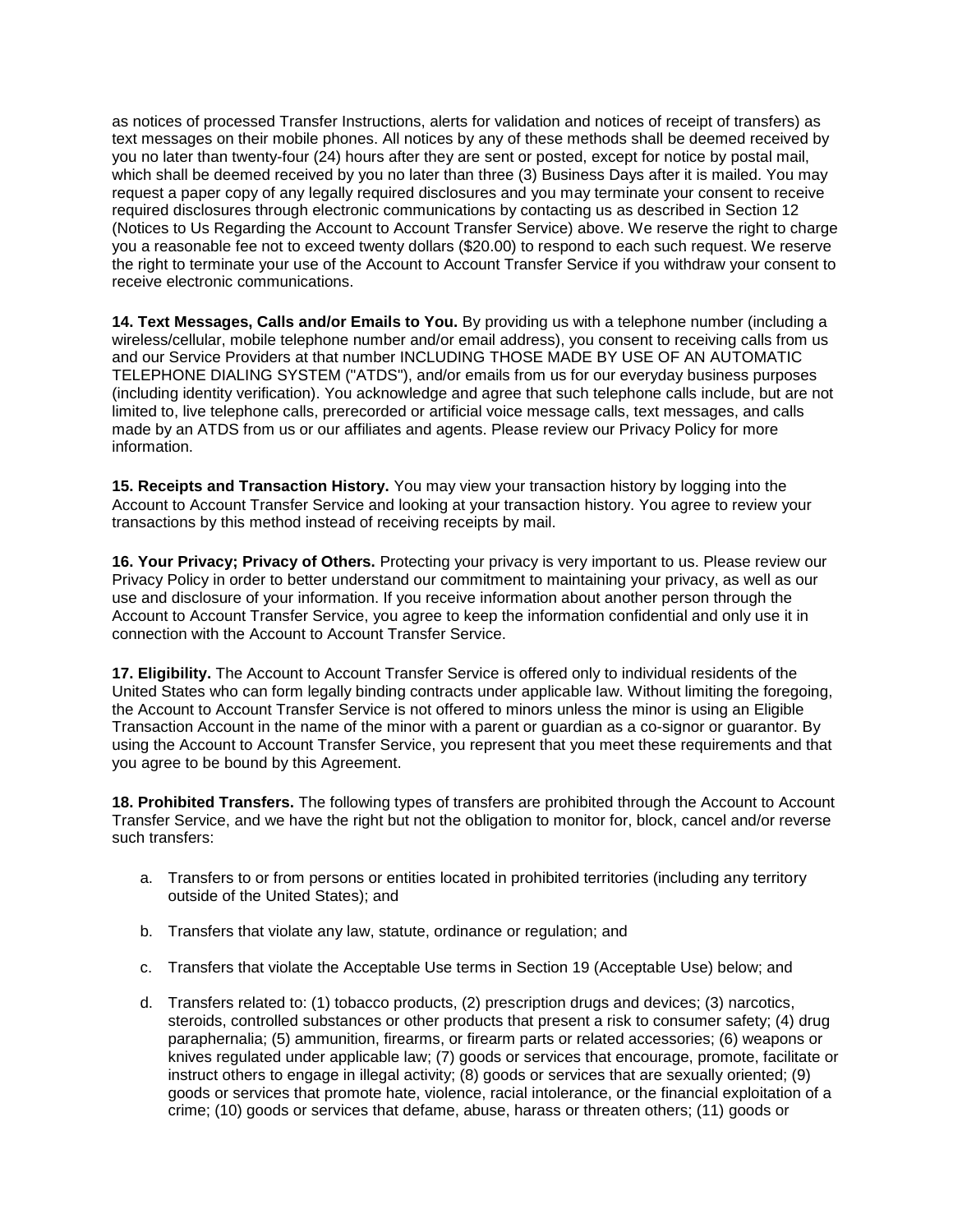services that include any language or images that are bigoted, hateful, racially offensive, vulgar, obscene, indecent or discourteous; (12) goods or services that advertise, sell to, or solicit others; or (13) goods or services that infringe or violate any copyright, trademark, right of publicity or privacy, or any other proprietary right under the laws of any jurisdiction; and

- e. Transfers related to gambling, gaming and/or any other activity with an entry fee and a prize, including, but not limited to, casino games, sports betting, horse or dog racing, lottery tickets, other ventures that facilitate gambling, games of skill (whether or not it is legally defined as a lottery) and sweepstakes; and
- f. Transfers relating to transactions that (1) support pyramid or ponzi schemes, matrix programs, other "get rich quick" schemes or multi-level marketing programs, (2) are associated with purchases of real property, annuities or lottery contracts, lay-away systems, off-shore banking or transactions to finance or refinance debts funded by a credit card, (3) are for the sale of items before the seller has control or possession of the item, (4) constitute money-laundering or terrorist financing, (5) are associated with the following "money service business" activities: the sale of traveler's checks or money orders, currency dealers or exchanges, or check cashing, or (6) provide credit repair or debt settlement services; and
- g. Transfers relating to tax payments and court ordered payments.

Except as required by applicable law, in no event shall we or our Service Providers be liable for any claims or damages resulting from your scheduling of prohibited transfers. We encourage you to provide notice to us by the methods described in Section 12 (Notices to Us Regarding the Account to Account Transfer Service) above of any violations of the Agreement generally.

**19. Acceptable Use.** You agree that you are independently responsible for complying with all applicable laws in all of your activities related to your use of the Account to Account Transfer Service, regardless of the purpose of the use, and for all communications you send through the Account to Account Transfer Service. We and our Service Providers have the right but not the obligation to monitor and remove communications content that we find in our sole discretion to be objectionable in any way. In addition, you are prohibited from using the Account to Account Transfer Service for communications or activities that: (a) violate any law, statute, ordinance or regulation; (b) promote hate, violence, racial intolerance, or the financial exploitation of a crime; (c) defame, abuse, harass or threaten others; (d) include any language or images that are bigoted, hateful, racially offensive, vulgar, obscene, indecent or discourteous; (e) infringe or violate any copyright, trademark, right of publicity or privacy or any other proprietary right under the laws of any jurisdiction; (f) impose an unreasonable or disproportionately large load on our infrastructure; (g) facilitate any viruses, trojan horses, worms or other computer programming routines that may damage, detrimentally interfere with, surreptitiously intercept or expropriate any system, data or information; (h) constitute use of any robot, spider, other automatic device, or manual process to monitor or copy the Account to Account Transfer Service or the portion of the Site through which the Account to Account Transfer Service is offered without our prior written permission; (i) constitute use of any device, software or routine to bypass technology protecting the Site or Account to Account Transfer Service, or interfere or attempt to interfere, with the Site or the Account to Account Transfer Service; or (j) may cause us or our Service Providers to lose any of the services from our internet service providers, payment processors, or other vendors. We encourage you to provide notice to us by the methods described in Section 12 (Notices to Us Regarding the Account to Account Transfer Service) above of any violations of the Agreement generally.

**20. Your Liability for Unauthorized Transfers.** Immediately following your discovery of an unauthorized Transfer Instruction, you shall communicate with customer care for the Account to Account Transfer Service in the manner set forth in Section 12 (Notices to Us Regarding the Account to Account Transfer Service) above. You acknowledge and agree that time is of the essence in such situations. If you tell us within two (2) Business Days after you discover your password or other means to access your account through which you access the Account to Account Transfer Service has been lost or stolen, your liability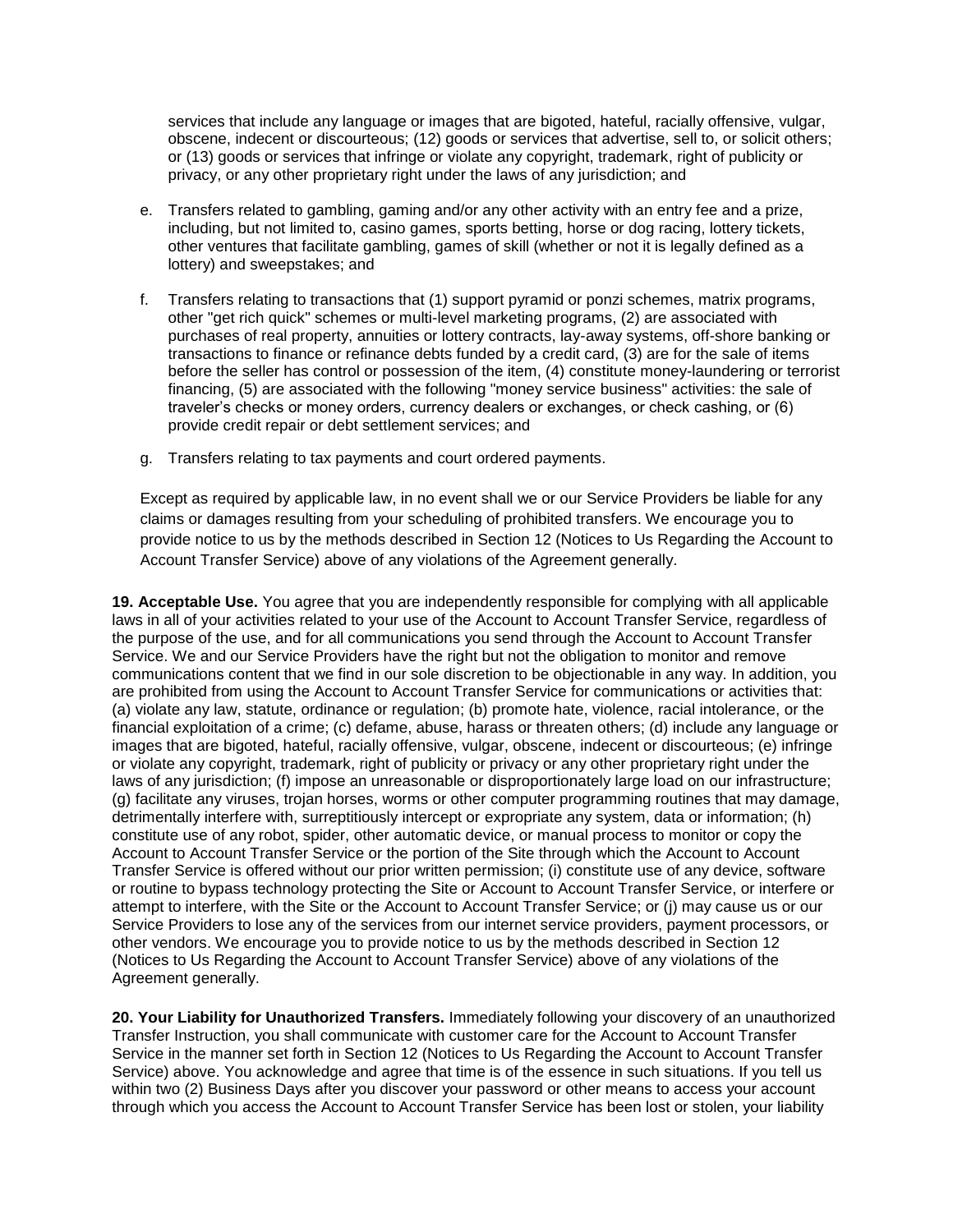is no more than \$50.00 should someone access your account without your permission. If you do not tell us within two (2) Business Days after you learn of such loss or theft, and we can prove that we could have prevented the unauthorized use of your password or other means to access your account if you had told us, you could be liable for as much as \$500.00. If your monthly financial institution statement contains transfers that you did not authorize, you must tell us at once. If you do not tell us within sixty (60) days after the statement was sent to you, you may lose any amount transferred without your authorization after the sixty (60) days if we can prove that we could have stopped someone from taking the money had you told us in time. If a good reason (such as a long trip or a hospital stay) prevented you from telling us, we may in our sole discretion extend the period.

**21. Taxes.** It is your responsibility to determine what, if any, taxes apply to the transactions you make or receive, and it is your responsibility to collect, report and remit the correct tax to the appropriate tax authority. We are not responsible for determining whether taxes apply to your transaction, or for collecting, reporting or remitting any taxes arising from any transaction.

**22. Failed or Returned Transfer Instructions.** In using the Account to Account Transfer Service, you are requesting that we or our Service Provider attempt to make transfers for you from your Eligible Transaction Account. If the Transfer Instruction cannot be completed for any reason associated with your Eligible Transaction Account (for example, there are insufficient funds in your Eligible Transaction Account, or the Transfer Instruction would exceed the credit or overdraft protection limit of your Eligible Transaction Account, to cover the transfer), the Transfer Instruction may or may not be completed. In certain circumstances, our Service Provider may either advance funds drawn on their corporate account or via an electronic debit, and in such circumstances will attempt to debit the Eligible Transaction Account a second time to complete the Transfer Instruction. In some instances, you will receive a return notice from us or our Service Provider. In each such case, you agree that:

a. You will reimburse our Service Provider immediately upon demand the amount of the Transfer Instruction if the transfer has been delivered but there are insufficient funds in, or insufficient overdraft credits associated with, your Eligible Transaction Account to allow the debit processing to be completed;

b. You may be assessed a late fee equal to one and a half percent (1.5%) of any unpaid amounts plus costs of collection by our Service Provider or their third-party contractor if the Transfer Instruction cannot be debited because you have insufficient funds in your Eligible Transaction Account, or the transaction would exceed the credit or overdraft protection limit of your Eligible Transaction Account, to cover the transfer, or if the funds cannot otherwise be collected from you. The aforesaid amounts will be charged in addition to any NSF charges that may be assessed by us, as set forth in your fee schedule from us (including as disclosed on the Site) or your account agreement with us. You hereby authorize us and our Service Provider to deduct all of these amounts from your designated Eligible Transaction Account, including by ACH debit;

c. Service Provider is authorized to report the facts concerning the return to any credit reporting agency.

**23. Address or Banking Changes.** It is your sole responsibility and you agree to ensure that the contact information in your user profile is current and accurate. This includes, but is not limited to, name, physical address, phone numbers and email addresses. Depending on the Account to Account Transfer Service, changes may be able to be made within the user interface of the Account to Account Transfer Service or by contacting customer care for the Account to Account Transfer Service as set forth in Section 12 (Notices to Us Regarding the Account to Account Transfer Service) above. We are not responsible for any payment processing errors or fees incurred if you do not provide accurate Eligible Transaction Account, Transfer Instructions or contact information.

**24. Information Authorization.** Your enrollment in the applicable Account to Account Transfer Service may not be fulfilled if we cannot verify your identity or other necessary information. Through your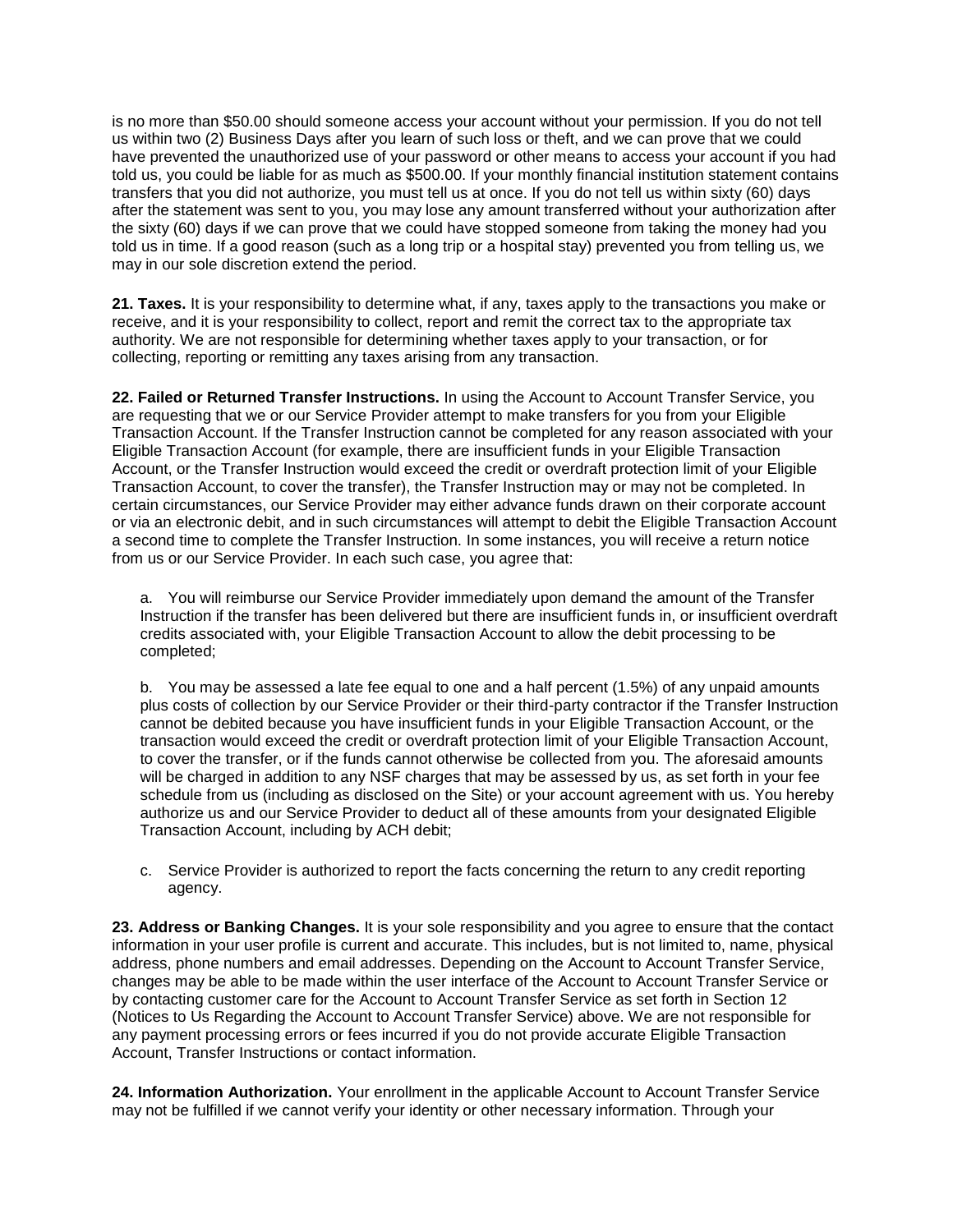enrollment in or use of each Account to Account Transfer Service, you agree that we reserve the right to request a review of your credit rating at our own expense through an authorized bureau. In addition, and in accordance with our Privacy Policy, you agree that we reserve the right to obtain personal information about you, including without limitation, financial information and transaction history regarding your Eligible Transaction Account. You further understand and agree that we reserve the right to use personal information about you for our and our Service Providers' everyday business purposes, such as to maintain your ability to access the Account to Account Transfer Service, to authenticate you when you log in, to send you information about the Account to Account Transfer Service, to perform fraud screening, to verify your identity, to determine your transaction limits, to perform collections, to comply with laws, regulations, court orders and lawful instructions from government agencies, to protect the personal safety of subscribers or the public, to defend claims, to resolve disputes, to troubleshoot problems, to enforce this Agreement, to protect our rights and property, and to customize, measure, and improve the Account to Account Transfer Service and the content and layout of the Site. Additionally, we and our Service Providers may use your information for risk management purposes and may use, store and disclose your information acquired in connection with this Agreement as permitted by law, including (without limitation) any use to effect, administer or enforce a transaction or to protect against or prevent actual or potential fraud, unauthorized transactions, claims or other liability. We and our Service Providers shall have the right to retain such data even after termination or expiration of this Agreement for risk management, regulatory compliance, or audit reasons, and as permitted by applicable law for everyday business purposes. In addition, we and our Service Providers may use, store and disclose such information acquired in connection with the Account to Account Transfer Service in statistical form for pattern recognition, modeling, enhancement and improvement, system analysis and to analyze the performance of the Account to Account Transfer Service.

- a. **Mobile Subscriber Information.** You authorize your wireless carrier to disclose information about your account, such as subscriber status, payment method and device details, if available, to support identity verification, fraud avoidance and other uses in support of transactions for the duration of your business relationship with us. This information may also be shared with other companies to support your transactions with us and for identity verification and fraud avoidance purposes.
- b. **Device Data.** We may share certain personal information and device-identifying technical data about you and your devices with third party service providers, who will compare and add device data and fraud data from and about you to a database of similar device and fraud information in order to provide fraud management and prevention services, which include but are not limited to identifying and blocking access to the applicable service or Web site by devices associated with fraudulent or abusive activity. Such information may be used by us and our third party service providers to provide similar fraud management and prevention services for services or Web sites not provided by us. We will not share with service providers any information that personally identifies the user of the applicable device.

**25. Account to Account Transfer Service Termination, Cancellation, or Suspension.** If you wish to cancel the Account to Account Transfer Service, you may contact us as set forth in Section 12 (Notices to Us Regarding the Account to Account Transfer Service) above. Any transfer(s) that have begun processing before the requested cancellation date will be processed by us. You agree that we may terminate or suspend your use of the Account to Account Transfer Service at any time and for any reason or no reason. Neither termination, cancellation nor suspension shall affect your liability or obligations under this Agreement.

#### **26. Errors, Questions, and Complaints.**

a. In case of errors or questions about your transactions, you should as soon as possible contact us as set forth in Section 12 (Notices to Us Regarding the Account to Account Transfer Service)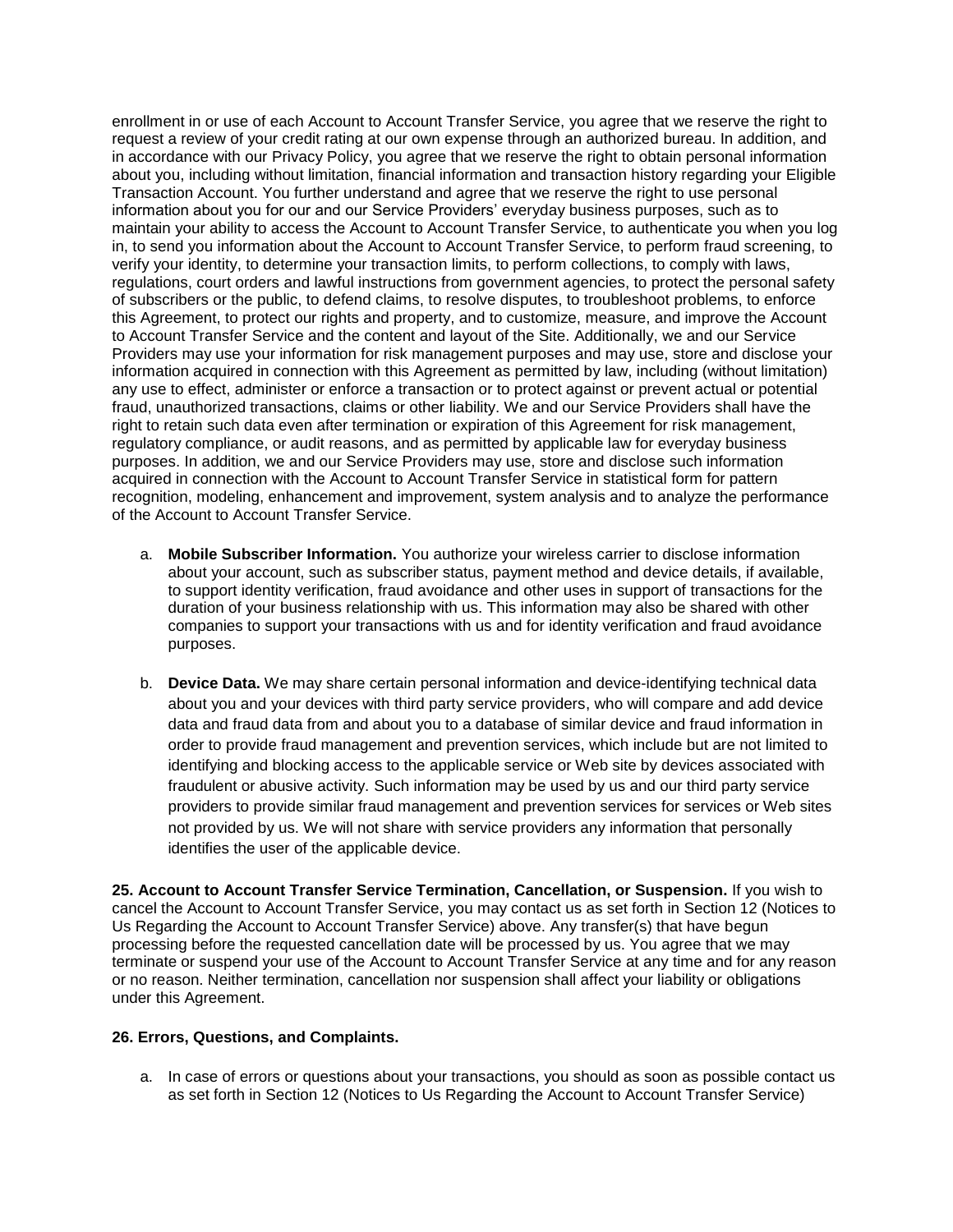above.

- b. If you think your periodic statement for your account is incorrect or you need more information about a transaction listed in the periodic statement for your account, we must hear from you no later than sixty (60) days after we send you the applicable periodic statement for your account that identifies the error. You must:
	- 1. Tell us your name;
	- 2. Describe the error or the transaction in question, and explain as clearly as possible why you believe it is an error or why you need more information; and,
	- 3. Tell us the dollar amount of the suspected error.
- c. If you tell us orally, we may require that you send your complaint in writing within ten (10) Business Days after your oral notification. Except as described below, we will determine whether an error occurred within ten (10) Business Days after you notify us of the error. We will tell you the results of our investigation within three (3) Business Days after we complete our investigation of the error, and will correct any error promptly. However, if we require more time to confirm the nature of your complaint or question, we reserve the right to take up to forty-five (45) days to complete our investigation. If we decide to do this, we will provisionally credit your Eligible Transaction Account within ten (10) Business Days for the amount you think is in error. If we ask you to submit your complaint or question in writing and we do not receive it within ten (10) Business Days, we may not provisionally credit your Eligible Transaction Account. If it is determined there was no error we will mail you a written explanation within three (3) Business Days after completion of our investigation. You may ask for copies of documents used in our investigation. We may revoke any provisional credit provided to you if we find an error did not occur.

**27. Intellectual Property.** All marks and logos related to the Account to Account Transfer Service are either trademarks or registered trademarks of us or our licensors. In addition, all page headers, custom graphics, button icons, and scripts are our service marks, trademarks, and/or trade dress or those of our licensors. You may not copy, imitate, or use any of the above without our prior written consent, which we may withhold in our sole discretion, and you may not use them in a manner that is disparaging to us or the Account to Account Transfer Service or display them in any manner that implies our sponsorship or endorsement. All right, title and interest in and to the Account to Account Transfer Service, the portion of the Site through which the Account to Account Transfer Service is offered, the technology related to the Site and Account to Account Transfer Service, and any and all technology and any content created or derived from any of the foregoing, is our exclusive property or that of our licensors. Moreover, any suggestions, ideas, notes, drawings, concepts, or other information you may send to us through or regarding the Site or Account to Account Transfer Service shall be considered an uncompensated contribution of intellectual property to us and our licensors, shall also be deemed our and our licensors' exclusive intellectual property, and shall not be subject to any obligation of confidentiality on our part. By submitting any such materials to us, you automatically grant (or warrant that the owner of such materials has expressly granted) to us and our licensors a perpetual, royalty-free, irrevocable, non-exclusive right and license to use, reproduce, modify, adapt, publish, translate, publicly perform and display, create derivative works from and distribute such materials or incorporate such materials into any form, medium, or technology now known or later developed, and you warrant that all so-called "moral rights" in those materials have been waived, and you warrant that you have the right to make these warranties and transfers of rights.

**28. Links and Frames.** Links to other sites may be provided on the portion of the Site through which the Account to Account Transfer Service is offered for your convenience. By providing these links, we are not endorsing, sponsoring or recommending such sites or the materials disseminated by or services provided by them, and are not responsible for the materials, services or other situations at or related to or from any other site, and make no representations concerning the content of sites listed in any of the Account to Account Transfer Service web pages. Consequently, we cannot be held responsible for the accuracy,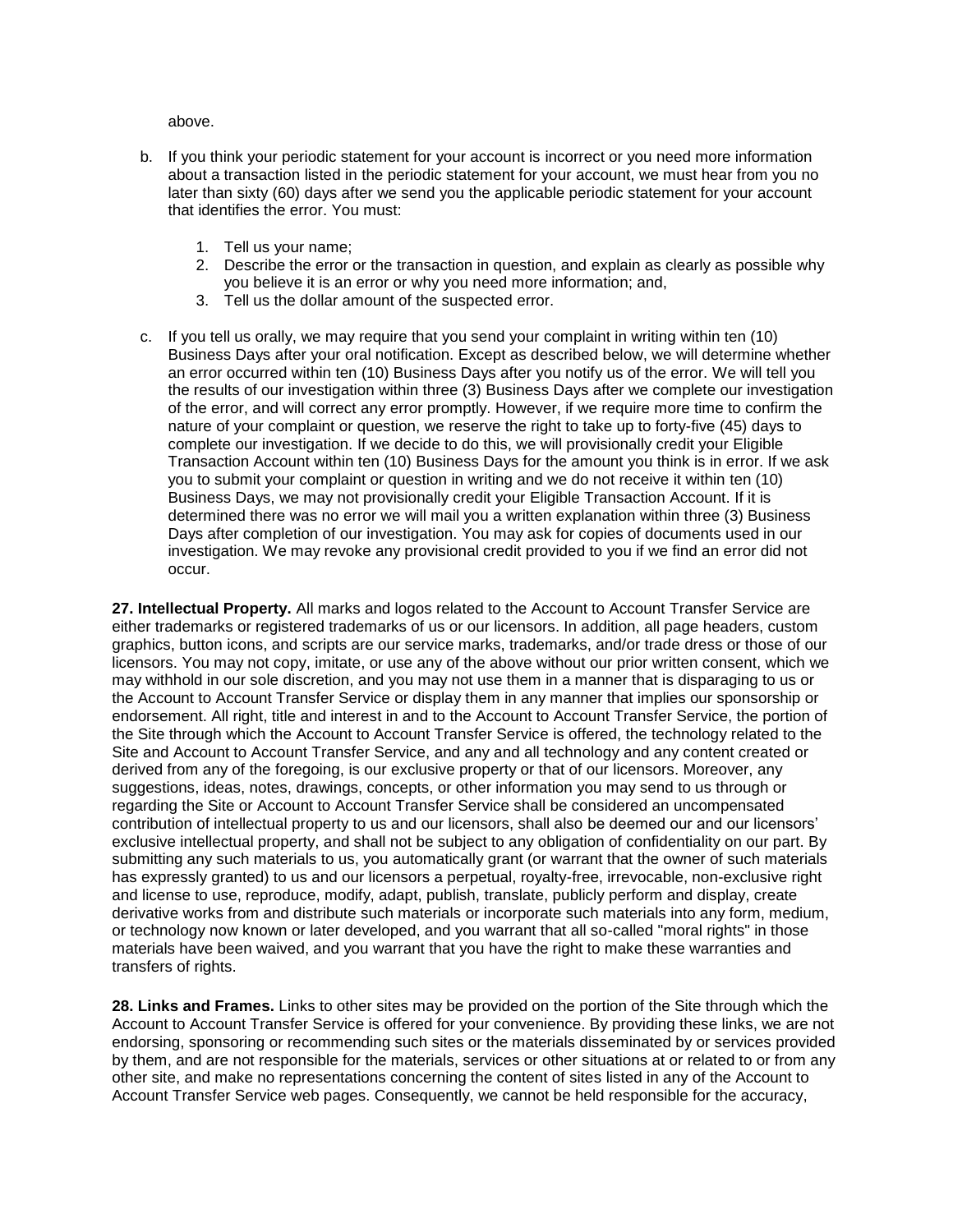relevancy, copyright compliance, legality or decency of material contained in sites listed in any search results or otherwise linked to the Site. For example, if you "click" on a banner advertisement or a search result, your "click" may take you off the Site. This may include links from advertisers, sponsors, and content partners that may use our logo(s) as part of a co-branding agreement. These other sites may send their own cookies to users, collect data, solicit personal information, or contain information that you may find inappropriate or offensive. In addition, advertisers on the Site may send cookies to users that we do not control. You may link to the home page of our Site. However, you may not link to other pages of our Site without our express written permission. You also may not "frame" material on our Site without our express written permission. We reserve the right to disable links from any third party sites to the Site.

**29. Password and Security.** If you are issued or create any password or other credentials to access the Account to Account Transfer Service or the portion of the Site through which the Account to Account Transfer Service is offered, you agree not to give or make available your password or credentials to any unauthorized individuals, and you agree to be responsible for all actions taken by anyone to whom you have provided such credentials. If you believe that your credentials have been lost or stolen or that someone may attempt to use them to access the Site or Account to Account Transfer Service without your consent, you must inform us at once at the telephone number provided in Section 12 (Notices to Us Regarding the Account to Account Transfer Service) above. See also Section 20 (Your Liability for Unauthorized Transfers) above regarding how the timeliness of your notice impacts your liability for unauthorized transfers.

**30. Amendments**. We may amend this Agreement and any applicable fees and charges for the Account to Account Transfer Service at any time by posting a revised version on the Site. The revised version will be effective at the time it is posted unless a delayed effective date is expressly stated in the revision. Any use of the Account to Account Transfer Service after a notice of change or after the posting of a revised version of this Agreement on the Site will constitute your agreement to such changes and revised versions. Further, we may, from time to time, revise, update, upgrade or enhance the Account to Account Transfer Service and/or related applications or material, which may render all such prior versions obsolete. Consequently, we reserve the right to terminate this Agreement as to all such prior versions of the Account to Account Transfer Service, and/or related applications and material, and limit access to only the Account to Account Transfer Service's more recent revisions, updates, upgrades or enhancements.

**31. Our Relationship With You**. We are an independent contractor for all purposes, except that we act as your agent with respect to the custody of your funds for the Account to Account Transfer Service. We do not have control of, or liability for, any products or services that are paid for with our Account to Account Transfer Service. We also do not guarantee the identity of any user of the Account to Account Transfer Service (including but not limited to recipients to whom you send transfers).

**32. Assignment**. You may not transfer or assign any rights or obligations you have under this Agreement without our prior written consent, which we may withhold in our sole discretion. We reserve the right to transfer or assign this Agreement or any right or obligation under this Agreement at any time to any party. We may also assign or delegate certain of our rights and responsibilities under this Agreement to independent contractors or other third parties.

**33. Remedies.** If we have reason to believe that you have engaged in any of the prohibited or unauthorized activities described in this Agreement or have otherwise breached your obligations under this Agreement, we may terminate, suspend or limit your access to or use of the Site or the Account to Account Transfer Service; notify law enforcement, regulatory authorities, impacted third parties, and others as we deem appropriate; refuse to provide our services to you in the future; and/or take legal action against you. In addition, we, in our sole discretion, reserve the right to terminate this Agreement, access to the Site and/or use of the Account to Account Transfer Service for any reason or no reason and at any time. The remedies contained in this Section 33 are cumulative and are in addition to the other rights and remedies available to us under this Agreement, by law or otherwise.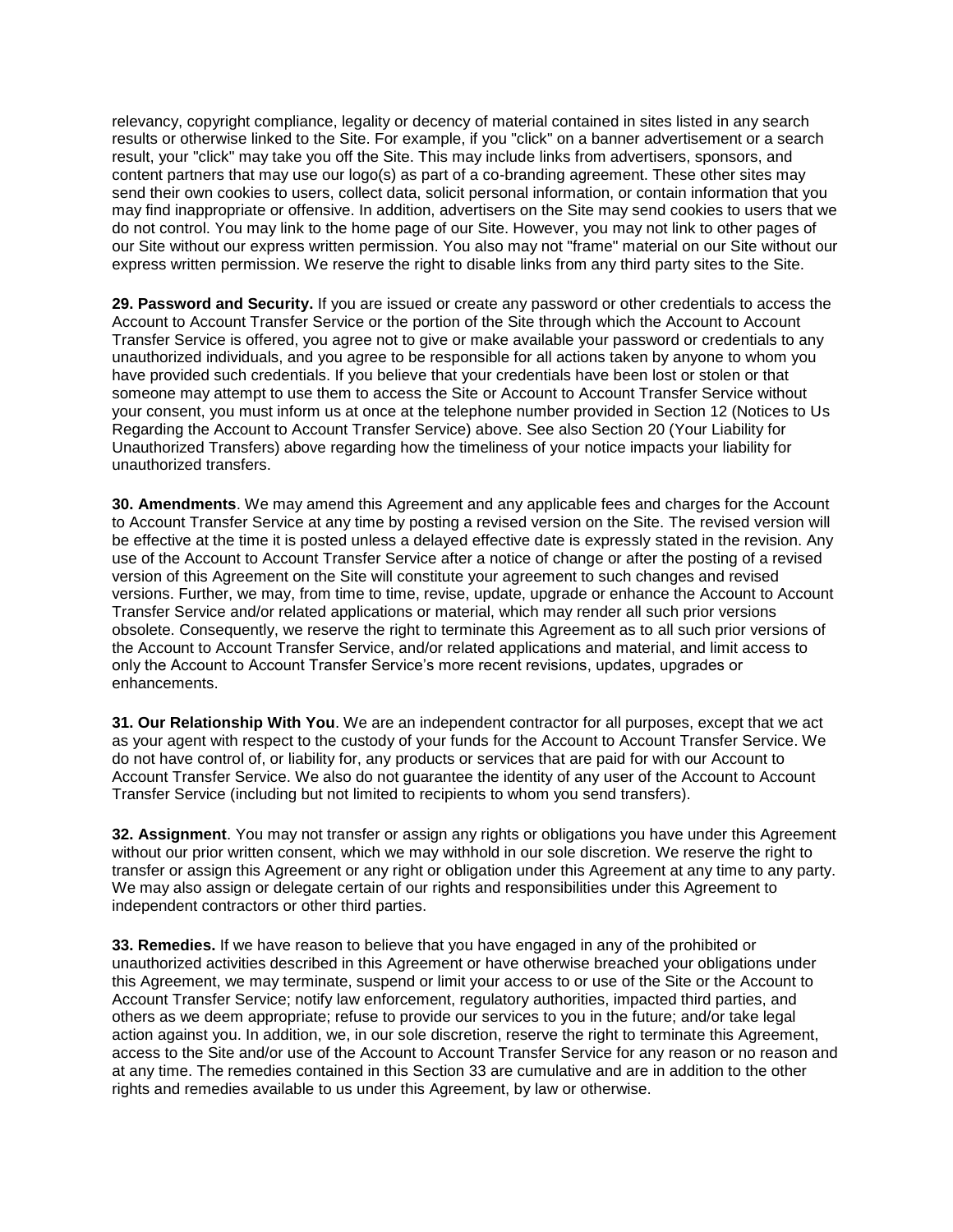**34. Disputes.** In the event of a dispute regarding the Account to Account Transfer Service, you and we agree to resolve the dispute by looking to this Agreement.

**35. Arbitration. For any claim (excluding claims for injunctive or other equitable relief) where the total amount of the award sought is less than \$10,000.00 USD, the party requesting relief may elect to resolve the dispute in a cost effective manner through binding non-appearance-based arbitration. If a party elects arbitration, that party will initiate such arbitration through Judicial Arbitration and Mediation Services ("JAMS"), the American Arbitration Association ("AAA"), or an established alternative dispute resolution (ADR) administrator mutually agreed upon by the parties. The parties agree that the following rules shall apply: (a) the arbitration may be conducted telephonically, online and/or be solely based on written submissions, at the election of the party initiating the arbitration; (b) the arbitration shall not involve any personal appearance by the parties, their representatives or witnesses unless otherwise mutually agreed by the parties; (c) discovery shall not be permitted; (d) the matter shall be submitted for decision within ninety (90) days of initiation of arbitration, unless otherwise agreed by the parties, and the arbitrator must render a decision within thirty (30) days of submission; and (e) any award in such arbitration shall be final and binding upon the parties and may be submitted to any court of competent jurisdiction for confirmation. The parties acknowledge that remedies available under federal, state and local laws remain available through arbitration. NO CLASS ACTION, OTHER REPRESENTATIVE ACTION, OR PRIVATE ATTORNEY GENERAL ACTION, OR JOINDER OR CONSOLIDATION OF ANY CLAIM WITH A CLAIM OF ANOTHER PERSON SHALL BE ALLOWABLE IN ARBITRATION.**

**36. Law and Forum for Disputes.** Unless our account agreement with you states otherwise, this Agreement shall be governed by and construed in accordance with the laws of the State in which you reside, without regard to its conflicts of laws provisions. To the extent that the terms of this Agreement conflict with applicable state or federal law, such state or federal law shall replace such conflicting terms only to the extent required by law. Unless expressly stated otherwise, all other terms of this Agreement shall remain in full force and effect. Unless our account agreement with you states otherwise, you agree that any claim or dispute you may have against us (other than those which are arbitrated under Section 35 (Arbitration) above) must be resolved by a court located in the county in which you reside. You agree to submit to the personal jurisdiction of such courts for the purpose of litigating all claims or disputes unless said claim is submitted to arbitration under Section 35 (Arbitration) of this Agreement. The United Nations Convention on Contracts for the International Sale of Goods shall not apply to this Agreement. Both parties agree to waive any right to have a jury participate in the resolution of any dispute or claim between the parties or any of their respective Affiliates arising under this Agreement.

**37. Indemnification.** You agree to defend, indemnify and hold harmless us and our Affiliates and Service Providers and their Affiliates and the employees and contractors of each of these, from any loss, damage, claim or demand (including attorney's fees) made or incurred by any third party due to or arising out of your breach of this Agreement and/or your use of the Site or the applicable Account to Account Transfer Service.

**38. Release.** You release us and our Affiliates and Service Providers and the employees and contractors of each of these, from any and all claims, demands and damages (actual and consequential) of every kind and nature arising out of or in any way connected with any dispute that may arise between you or one or more other users of the Site or the applicable Account to Account Transfer Service. In addition, if applicable to you, you waive California Civil Code §1542, which states that a general release does not extend to claims which the creditor does not know or suspect to exist in his favor at the time of executing the release, which if not known by him must have materially affected his settlement with the debtor.

**39. No Waiver.** We shall not be deemed to have waived any rights or remedies hereunder unless such waiver is in writing and signed by one of our authorized representatives. No delay or omission on our part in exercising any rights or remedies shall operate as a waiver of such rights or remedies or any other rights or remedies. A waiver on any one occasion shall not be construed as a bar or waiver of any rights or remedies on future occasions.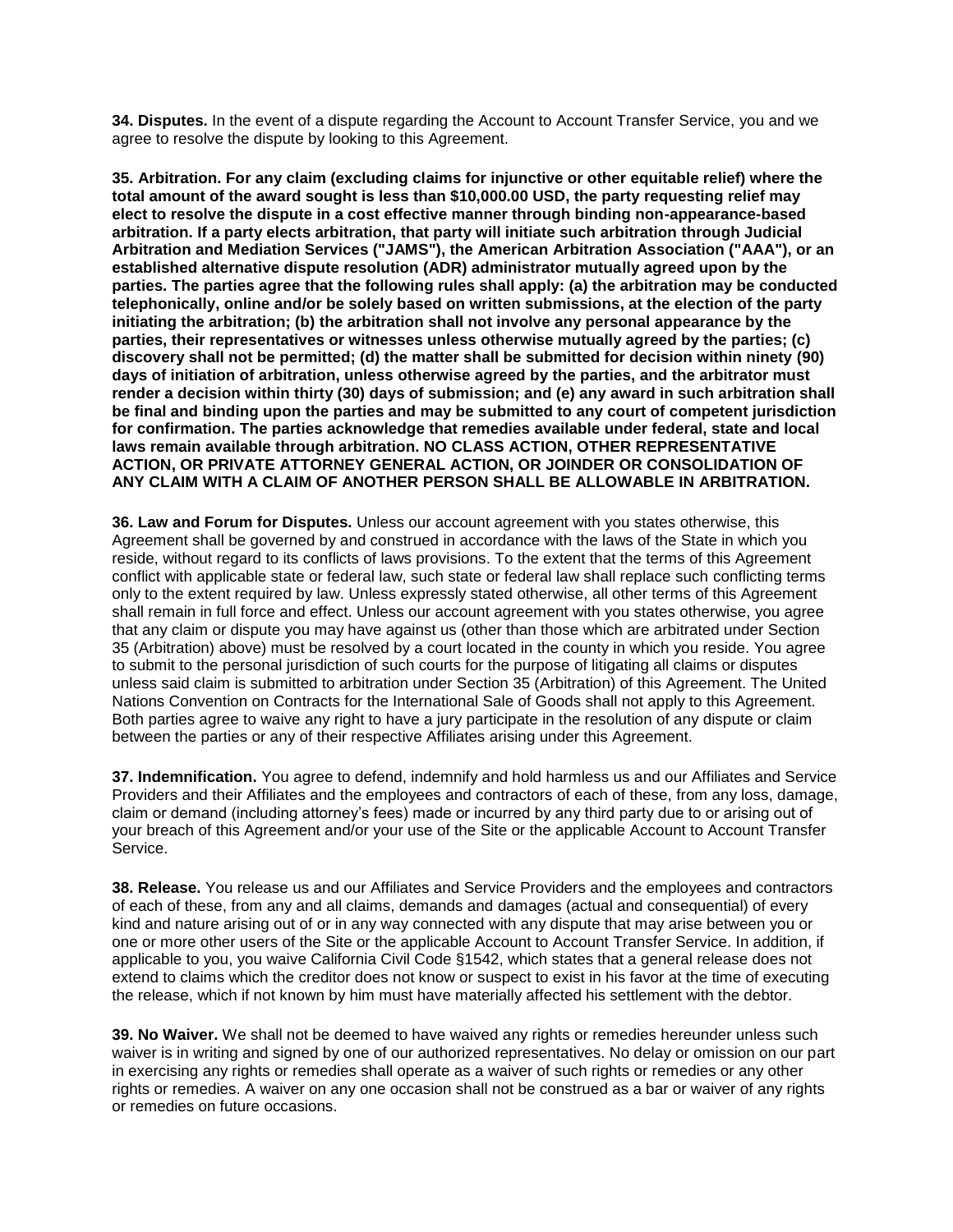**40. Exclusions of Warranties.** THE SITE AND ACCOUNT TO ACCOUNT TRANSFER SERVICE AND RELATED DOCUMENTATION ARE PROVIDED "AS IS" WITHOUT WARRANTY OF ANY KIND, EITHER EXPRESSED OR IMPLIED, INCLUDING, BUT NOT LIMITED TO, THE IMPLIED WARRANTIES OF TITLE, MERCHANTABILITY, FITNESS FOR A PARTICULAR PURPOSE, AND NON-INFRINGEMENT. IN PARTICULAR, WE DO NOT GUARANTEE CONTINUOUS, UNINTERRUPTED OR SECURE ACCESS TO ANY PART OF OUR ACCOUNT TO ACCOUNT TRANSFER SERVICE, AND OPERATION OF OUR SITE MAY BE INTERFERED WITH BY NUMEROUS FACTORS OUTSIDE OF OUR CONTROL. SOME STATES DO NOT ALLOW THE DISCLAIMER OF CERTAIN IMPLIED WARRANTIES, SO THE FOREGOING DISCLAIMERS MAY NOT APPLY TO YOU. THIS PARAGRAPH GIVES YOU SPECIFIC LEGAL RIGHTS AND YOU MAY ALSO HAVE OTHER LEGAL RIGHTS THAT VARY FROM STATE TO STATE.

**41. Limitation of Liability.** THE FOREGOING SHALL CONSTITUTE YOUR EXCLUSIVE REMEDIES AND THE ENTIRE LIABILITY OF US AND OUR AFFILIATES AND SERVICE PROVIDERS AND THE EMPLOYEES AND CONTRACTORS OF EACH OF THESE, FOR THE ACCOUNT TO ACCOUNT TRANSFER SERVICE AND THE PORTION OF THE SITE THROUGH WHICH THE ACCOUNT TO ACCOUNT TRANSFER SERVICE IS OFFERED. YOU ACKNOWLEDGE AND AGREE THAT FROM TIME TO TIME, THE ACCOUNT TO ACCOUNT TRANSFER SERVICE MAY BE DELAYED, INTERRUPTED OR DISRUPTED PERIODICALLY FOR AN INDETERMINATE AMOUNT OF TIME DUE TO CIRCUMSTANCES BEYOND OUR REASONABLE CONTROL, INCLUDING BUT NOT LIMITED TO ANY INTERRUPTION, DISRUPTION OR FAILURE IN THE PROVISION OF THE ACCOUNT TO ACCOUNT TRANSFER SERVICE, WHETHER CAUSED BY STRIKES, POWER FAILURES, EQUIPMENT MALFUNCTIONS INTERNET DISRUPTION OR OTHER REASONS. IN NO EVENT SHALL WE OR OUR AFFILIATES OR SERVICE PROVIDERS OR THE EMPLOYEES OR CONTRACTORS OF ANY OF THESE, BE LIABLE FOR ANY CLAIM ARISING FROM OR RELATED TO THE ACCOUNT TO ACCOUNT TRANSFER SERVICE CAUSED BY OR ARISING OUT OF ANY SUCH DELAY, INTERRUPTION, DISRUPTION OR SIMILAR FAILURE. IN NO EVENT SHALL WE OR OUR AFFILIATES OR SERVICE PROVIDERS OR THE EMPLOYEES OR CONTRACTORS OF ANY OF THESE, BE LIABLE FOR ANY INDIRECT, SPECIAL, INCIDENTAL, CONSEQUENTIAL, PUNITIVE OR EXEMPLARY DAMAGES, INCLUDING LOSS OF GOODWILL OR LOST PROFITS (EVEN IF ADVISED OF THE POSSIBILITY THEREOF) ARISING IN ANY WAY OUT OF THE INSTALLATION, USE, OR MAINTENANCE OF THE ACCOUNT TO ACCOUNT TRANSFER SERVICE OR THE PORTION OF THE SITE THROUGH WHICH THE ACCOUNT TO ACCOUNT TRANSFER SERVICE IS OFFERED, EVEN IF SUCH DAMAGES WERE REASONABLY FORESEEABLE AND NOTICE WAS GIVEN REGARDING THEM. IN NO EVENT SHALL WE OR OUR AFFILIATES OR SERVICE PROVIDERS OR THE EMPLOYEES OR CONTRACTORS OF ANY OF THESE BE LIABLE FOR ANY CLAIM ARISING FROM OR RELATED TO THE ACCOUNT TO ACCOUNT TRANSFER SERVICE OR THE PORTION OF THE SITE THROUGH WHICH THE ACCOUNT TO ACCOUNT TRANSFER SERVICE IS OFFERED THAT YOU DO NOT STATE IN WRITING IN A COMPLAINT FILED IN A COURT OR ARBITRATION PROCEEDING AS DESCRIBED IN SECTIONS 35 AND 36 ABOVE WITHIN TWO (2) YEARS OF THE DATE THAT THE EVENT GIVING RISE TO THE CLAIM OCCURRED. THESE LIMITATIONS WILL APPLY TO ALL CAUSES OF ACTION, WHETHER ARISING FROM BREACH OF CONTRACT, TORT (INCLUDING NEGLIGENCE) OR ANY OTHER LEGAL THEORY. OUR AGGREGATE LIABILITY, AND THE AGGREGATE LIABILITY OF OUR AFFILIATES AND SERVICE PROVIDERS AND THE EMPLOYEES AND CONTRACTORS OF EACH OF THESE, TO YOU AND ANY THIRD PARTY FOR ANY AND ALL CLAIMS OR OBLIGATIONS RELATING TO THIS AGREEMENT SHALL BE LIMITED TO DIRECT OUT OF POCKET DAMAGES UP TO A MAXIMUM OF \$500 (FIVE HUNDRED DOLLARS). SOME STATES DO NOT ALLOW THE EXCLUSION OR LIMITATION OF INCIDENTAL OR CONSEQUENTIAL DAMAGES SO THE ABOVE LIMITATION OR EXCLUSION MAY NOT APPLY TO YOU.

**42. Complete Agreement, Severability, Captions, and Survival.** You agree that this Agreement is the complete and exclusive statement of the agreement between us, sets forth the entire understanding between us and you with respect to the Account to Account Transfer Service and the portion of the Site through which the Account to Account Transfer Service is offered and supersedes any proposal or prior